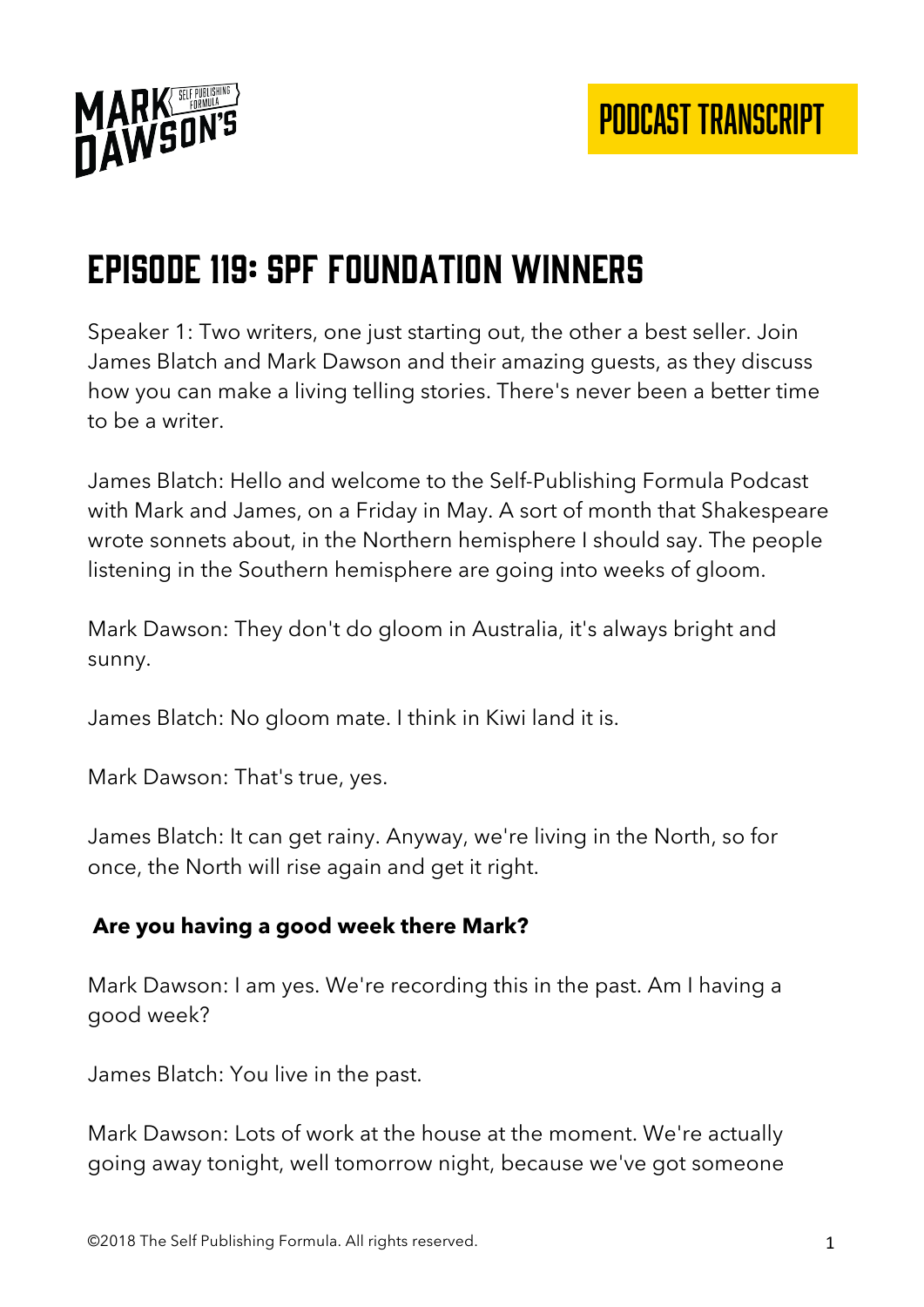

coming in to lay a wooden floor, which is quite smelly apparently. We're going to be going to my mother-in-law's house in the meantime.

What else have we been doing? Buying furniture. It's all very busy because we moved three months ago. We're still in the process of filling the house with new stuff. Lots of money going out at the moment. I need some more books.

James Blatch: Yes. Well, you're selling quite a lot of books.

# **A little update on your move to Kindle Unlimited, which has been going great, according to the posts in the Facebook group.**

Mark Dawson: I think probably when this, how much would I have made? About \$400,000 since I went back into it. It's been, while you can't really address it any other way. It's been an unqualified success. I'm very pleased with how it's gone.

James Blatch: A seven figure year.

Mark Dawson: At the moment, it looks that way. We'll see

#### **James Blatch: You're going to stay in SPF, right?**

Mark Dawson: Yes, I'll stick around.

James Blatch: Once your film deal is done and your seven figure author career, we'll never see you again.

Mark Dawson: We'll just be filming from Malibu.

James Blatch: Yes, that's fine. We'll do that. You will be, presumably, I'll still be in ...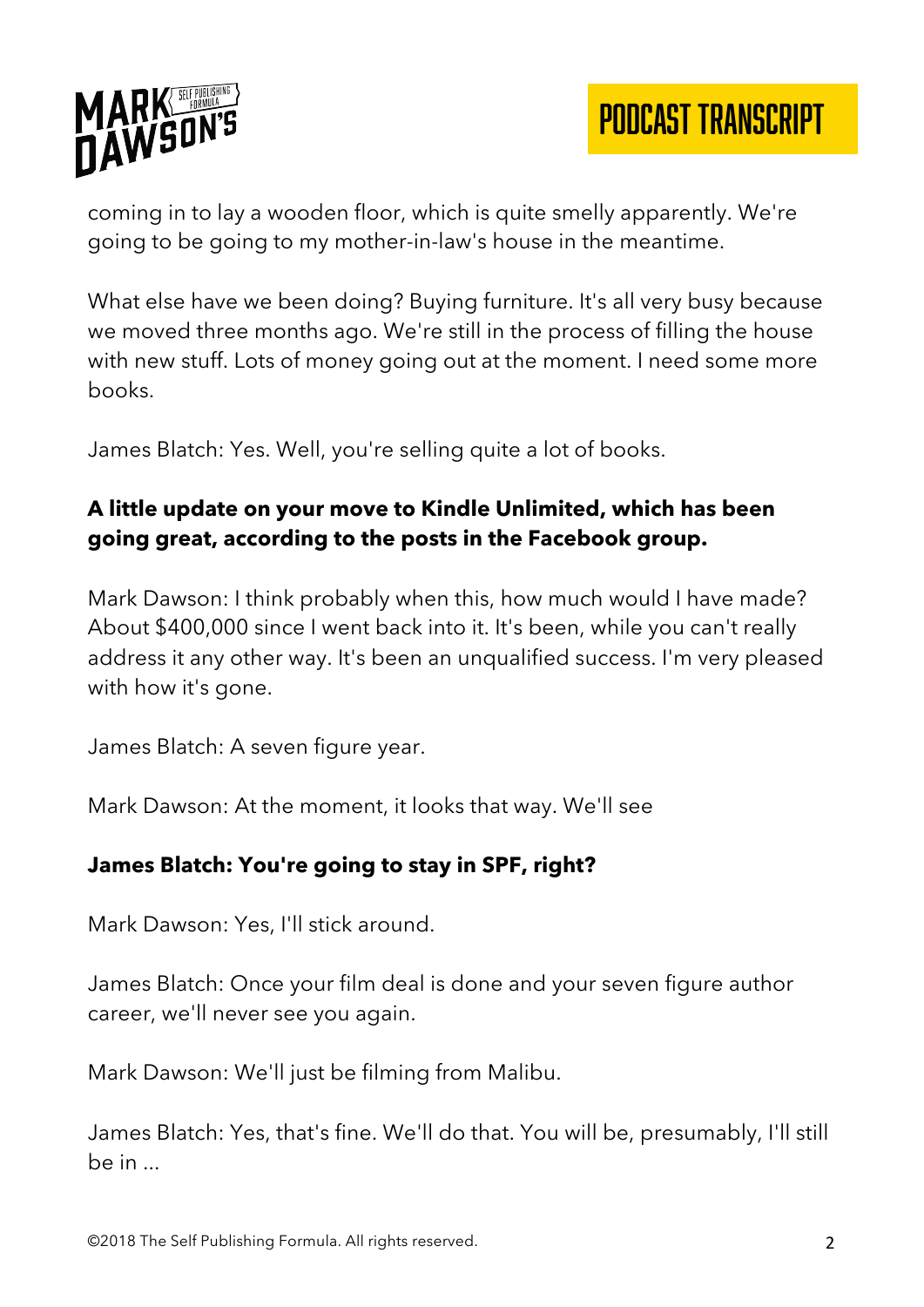

Mark Dawson: I'll fly you out every week.

James Blatch: Oh, thank you. I look forward to that. Think of the air miles.

Look, it's Patreon time. We should really get into the habit of greeting our Patreon guests on every episode. We're doing it sporadically at the moment. I'm going to say welcome to the newest members of our Patreon group.

Most of them are golds, I noticed. Let's move into saying hello to Ron Yarish. Ron, we've met Ron, haven't we? In Florida. He's a lovely guy and has been a longtime member of the SPF community. Delighted Ron, that you are joining us on Patreon, supporting the podcast with a very small donation for each episode, that helps pay for everything that we do. It'll have to go up a bit, when we start flying me out to Malibu.

I'm also going to say hello to Ron Radcliffe. Ron is from the United Kingdom. Say hello and thank you to Sara Tansy, Sara is also from the United Kingdom, from Devon. To Ninny Hammond, and Ninny's also a longtime member of the SPF community. Ninny, welcome to Patreon. Thank you very much indeed, from Louisville, Kentucky.

We got into so much trouble with the two letter abbreviations of states last time. So many people ticked us off, didn't they? I thought, "How many American citizens would know the two letter abbreviations for English counties?" Yet, we got told off for not knowing some of them.

# **Mark Dawson: I wouldn't know the abbreviations of most of the English counties.**

James Blatch: It is a foreign country to us, but there you go. We do our best. We love America, and we try to learn your states, but please don't tell us off for not knowing all of them.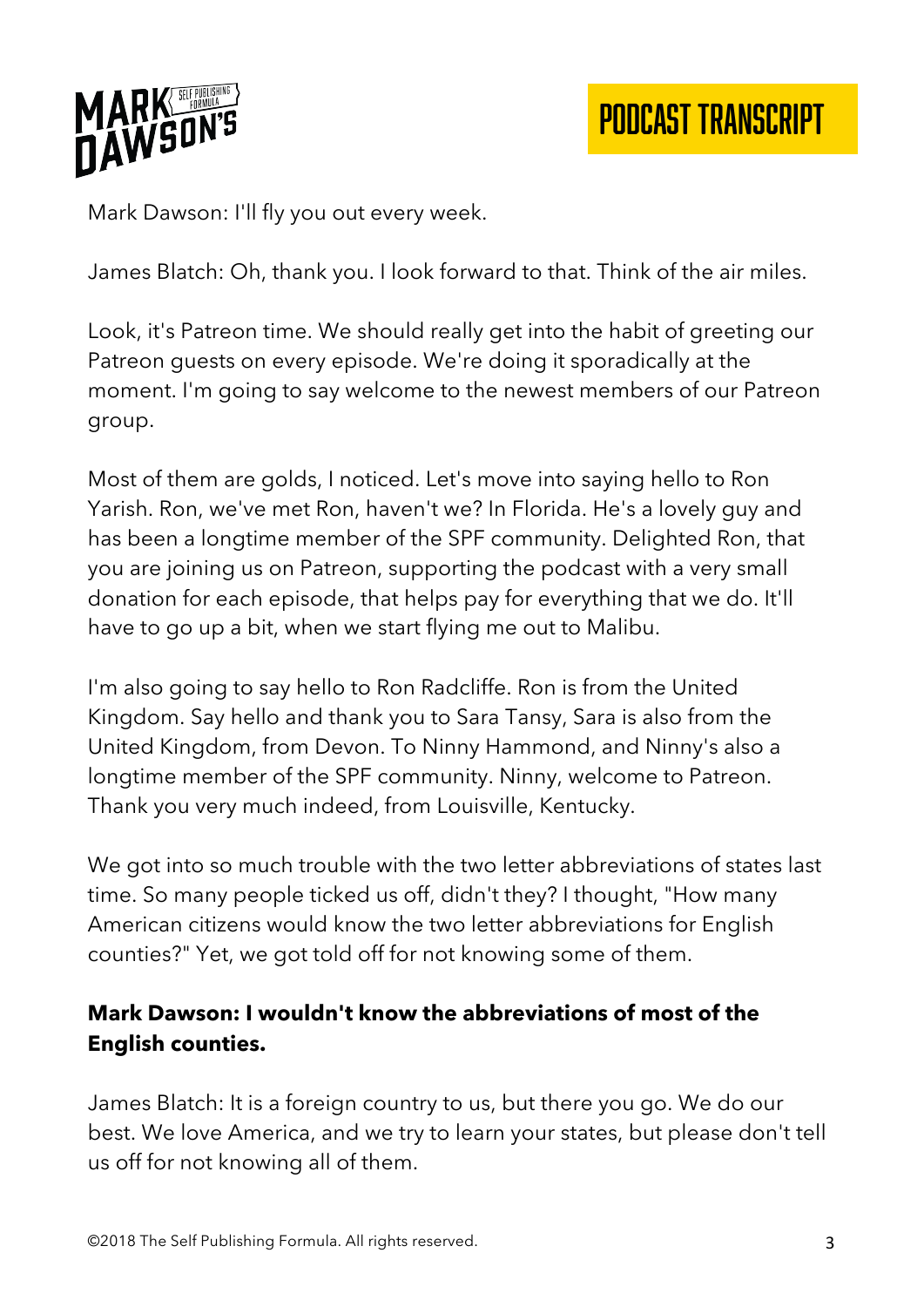

PODCAST TRANSCRIPT

Ronna K. Williamson, who is from Fort Worth, TX, which I think must be Washington DC.

Mark Dawson: No, I think that's Texas.

James Blatch: I know.

Mark Dawson: Thank you.

James Blatch: Careesia Divertia, what a great name, Careesia Divertia, who is from Toronto. Jennifer Ellison, hello Jennifer. Thank you very much indeed for sponsoring us on Patreon, from Parkland, Florida.

Maria Eshova, hello Maria, thank you very much indeed for you, from Rotterdam in the Netherlands, just over the water there. Nikki Danforth, hello Nikki, thank you so much indeed for sponsoring us on Patreon, welcome to the podcast, from Far Hills, NJ. She must be the Jersey Coast set, I can see Nikki doing that.

Hello to Mary Lee McDonald, hello Mary Lee, thank you very much, from Santa Rosa, California. Bill Duncan, Bill thank you, from Boral, New South Wales, Australia. Bill's Australian. Blair C. Howard, let's make sure I'm actually getting these. I have very long lines on this Excel spreadsheet. Actually, Blair is from Cleveland, Tennessee. It says Cleveland, TN. Is TN Tennessee? We're going to get in trouble again.

Mark Dawson: Cleveland is ...

James Blatch: Cleveland is Ohio, I know, but there must be more than one Cleveland in America.

Mark Dawson: I see, yes.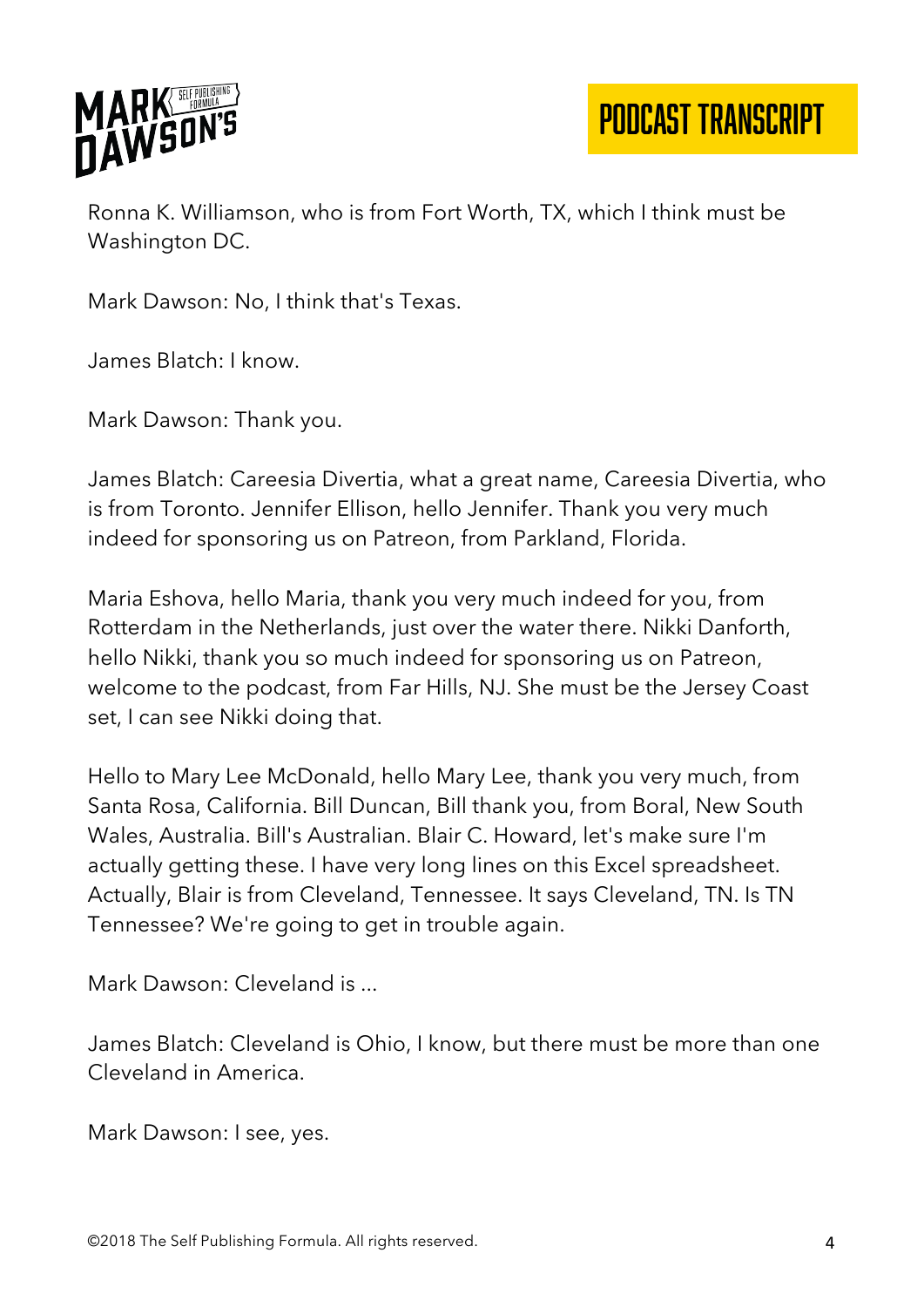

James Blatch: Thanks for the United States of America. Angelina Kalahari, hello Angelina Kalahari, thank you very much indeed for joining us on Patreon. To Nell Godden, hello Nell, and Jared Goulian. Jared, thank you very much indeed. Don't have locations for those last three.

If you want to join the podcast, if you want to help us, you go to patreon.com/spfpodcast. All the gold level members get what Mark?

Mark Dawson: They got lots of stuff. They get into the draw once a year to get the courses that we put out. They get a pin.

James Blatch: They get a pin?

Mark Dawson: They get a chance to be a Book Lab guinea pig as well, and we've just selected the second one.

James Blatch: We have. That will have been announced via email to our Patreon audience, but I suppose, when are we going? This is going to go out on the week on Friday. I suppose we could announce it now, couldn't we?

Mark Dawson: We could, yeah.

James Blatch: It is Helena Hahm. Helena Hahm is the author and I was just going to get out the page. I'm going to ruin the video if I do that, so I won't do that. Helena Hahm, and it's called An English ...

Mark Dawson: I can't remember, but yeah, it's a kind of Scandinavian themed romance I think. Yes, we're going to be looking at the first book in that series.

We will look at the cover with Stuart. We'll look at the blurb. We'll look inside with Jenny and we'll put it all together and see if we can make some suggestions to improve her sales.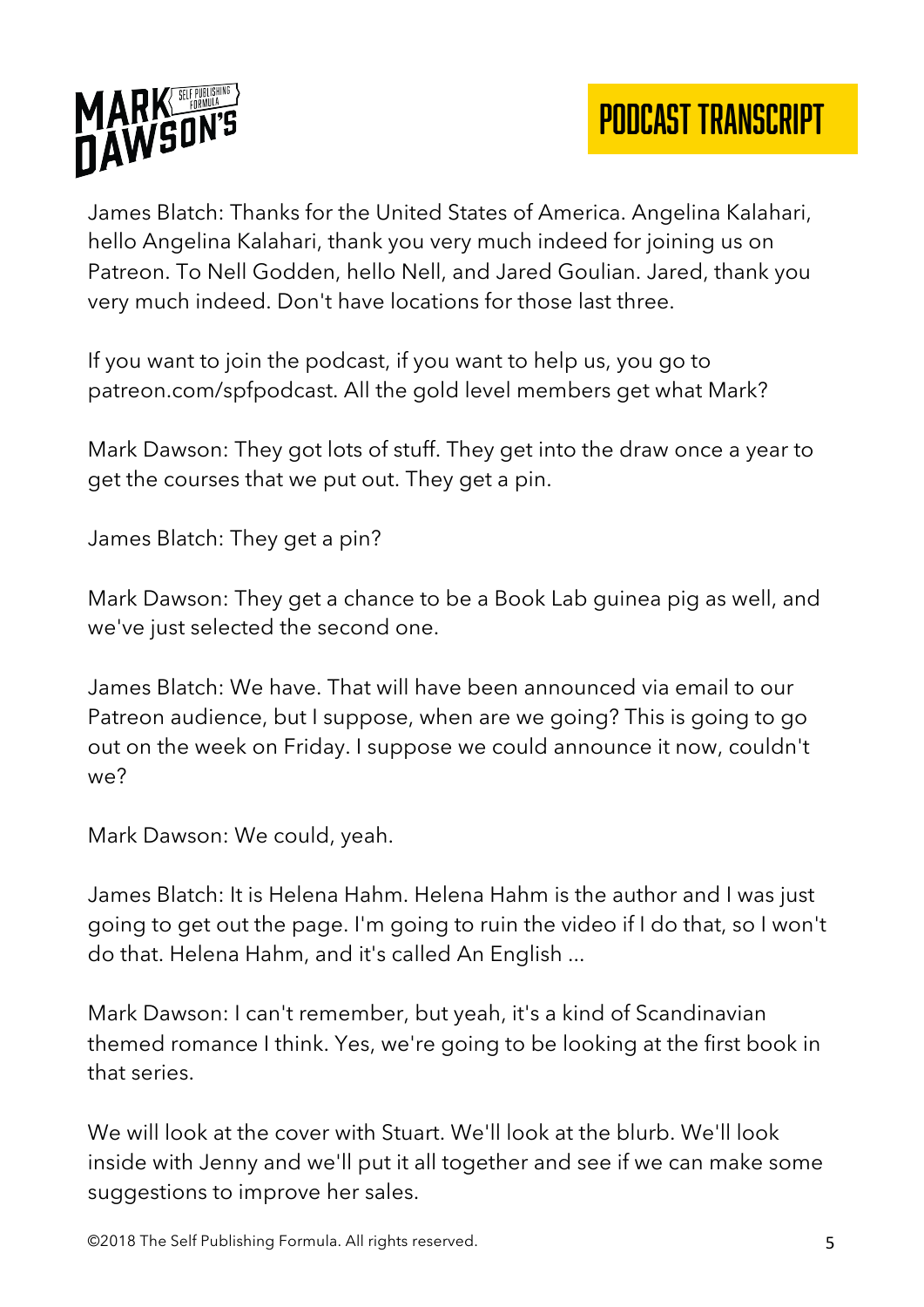

James Blatch: As a budding author myself, I absolutely love that Book Lab episode. I thought it was really insightful. I think this could be, just in itself, a really useful series.

I'm delighted we're doing this again, and I think a good choice Mark, to move into a different genre, so that we can cover the way things are different between genres, so romance is the next one.

Sorry Helena, we've forgotten the name of your book. I know the English is in italics on the cover, and I'm already intrigued to know what Stuart's going to say about that. We'll get all that information together.

That episode, at the moment, is scheduled to go out on the 22nd of June. Put a date in your diary.

We're also talking about, SPF today, not Patreon, not Book Lab, but something called the SPF Foundation. As you know, we put together premium courses, which are available. They are an investment.

For some people, it's a bit too much. We understand that. We always want to support new authors. We want to support authors who are there in everything else, in terms of their writing, their approach, and their attitude, but they're not there, in terms of being able to afford the outlay at the beginning of their careers, to get all the stuff in place that they need to have. That can be various people.

We've chosen a small sample of people. We've got three interviews today with those people. They're cracking interviews in their own right, so this is not just meeting somebody who's got a Foundation status. They are cracking interviews.

One of them in particular is somebody who has been through, I was going to say been through the mill publishing. A bit like you Mark, has been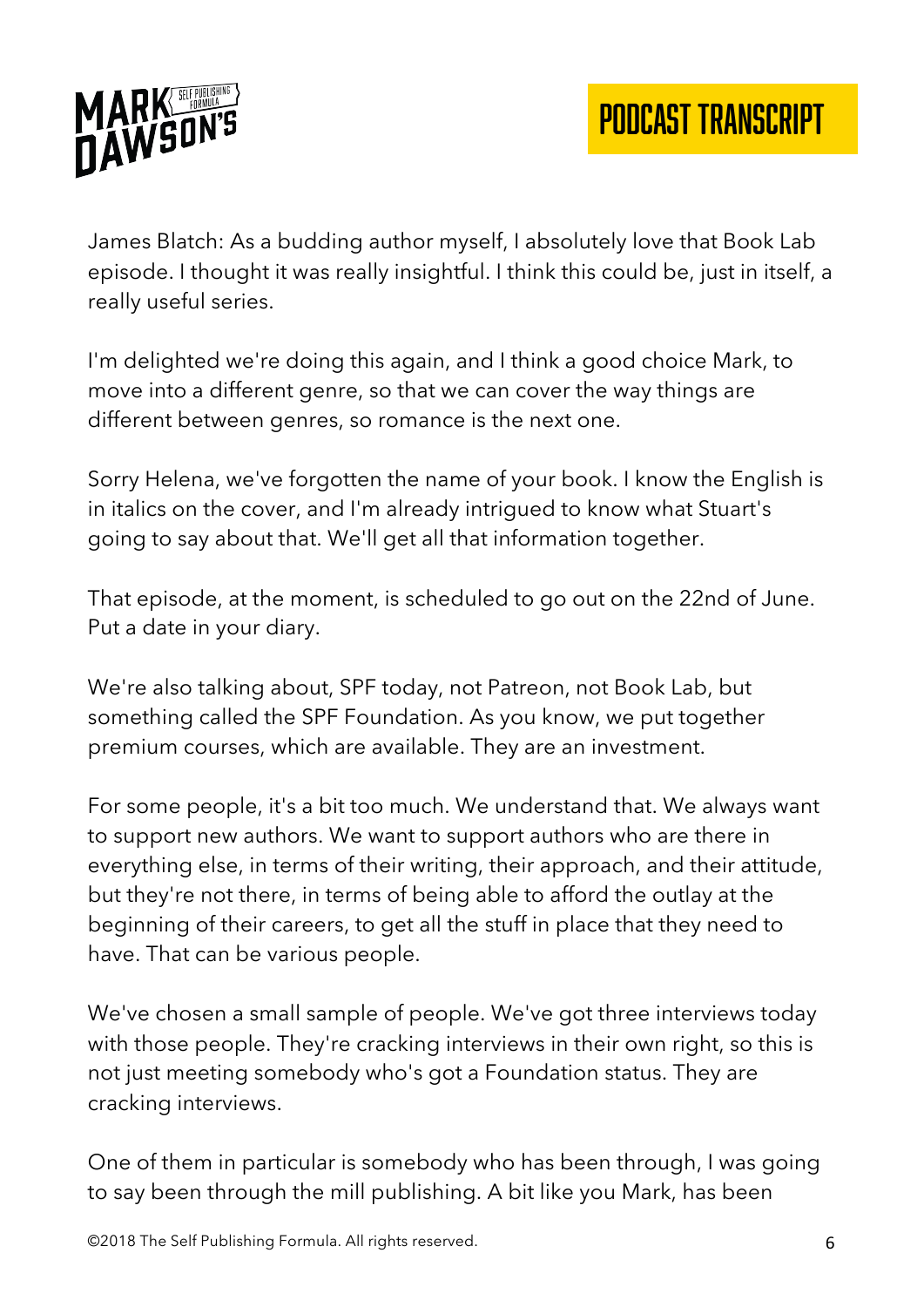

through that journey of traditional publishing, that became a little bit despondent and it didn't work, and is buying rights back from books, wants to self-publish and is struggling to get going. She's a good choice. That's Diana Duncan.

Laura Fife is up in Scotland, not in Fife in Scotland, but actually in Sterling, from memory, and Ronnie Virdi is in Fairfax, Virginia, near DC in the United States. They are, all three of them, very different characters. They're quite interesting to hear them.

We're going to have these interviews, Laura's and Ronnie's, about eight minutes or so, but Diana I expect a little bit longer, because I think she was very interesting on method and approach to writing and marketing.

I think we learned something talking to her, just about that journey that certainly writers who are a little bit further on than where Ronnie and Laura are at the moment, who've been involved with the old traditional industry, and they're now trying to transition into indie publishing. I thought it was interesting in its own right.

#### **Let's hear from our new Foundation scholars.**

Laura, one of our Foundation students. Tell us a little bit about you. Tell us about your writing, to where you are now.

Laura Fife: Right now, I have published a few little pieces, and selfpublished, mainly because I think that applying for the self-publishing formula gave me a little bit of a kick, a bump, to say, "Okay, right. Let's just go for it." Even just applying for the self-publishing formula and scholarship was a great experience.

I've done a bit of poetry, short stories, and mainly I'm working on novels at the moment.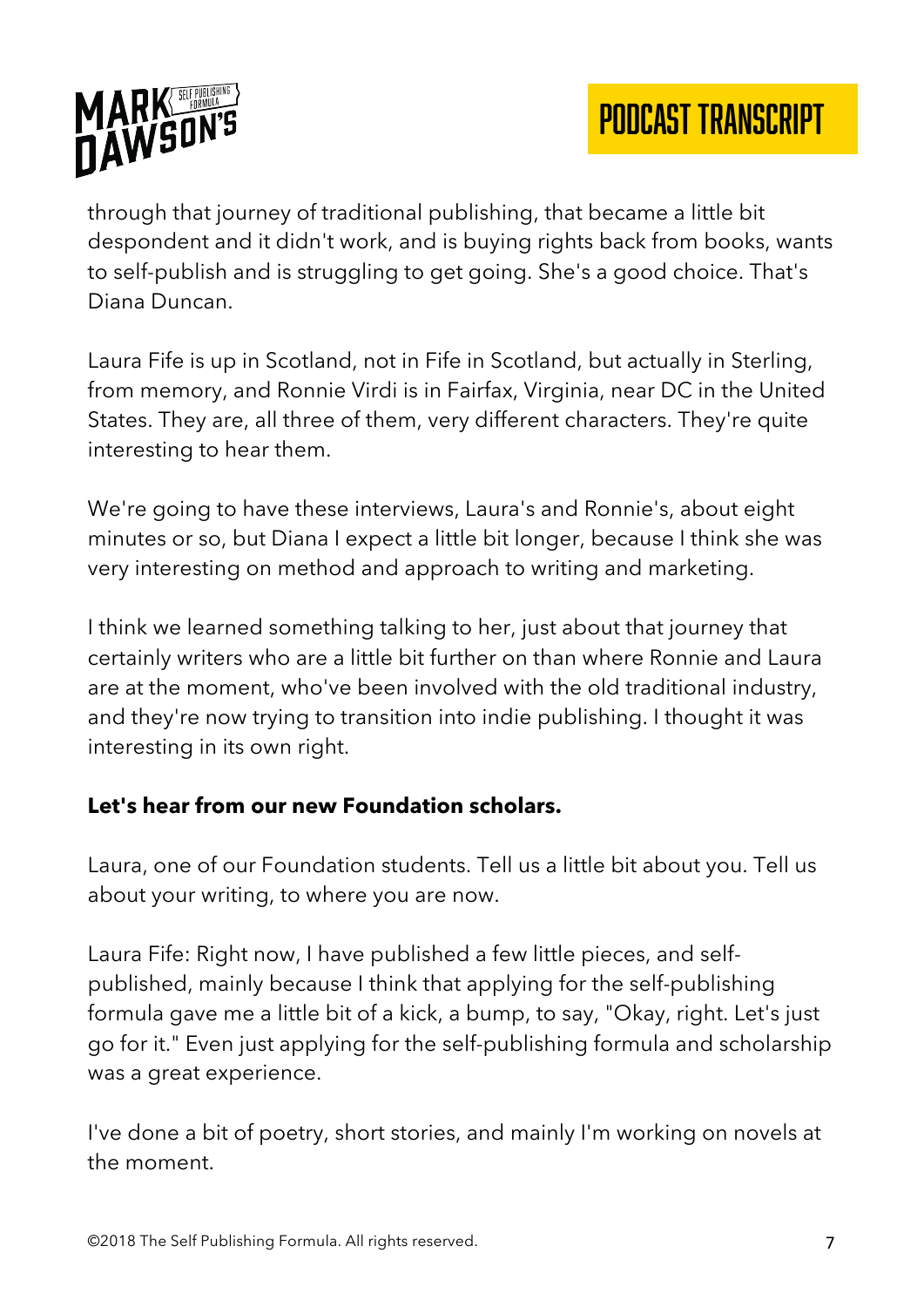

PODCAST TRANSCRIPT

#### **James Blatch: What sort of genre are you writing with your novels?**

Laura Fife: I'm mainly writing, sort of half memoir at the moment. I'm writing about an English teacher who goes away to a Buddhist retreat, and that changes her life. Very memoirish.

James Blatch: Another thing that you've done, and in fact it arrived just, if you're watching on YouTube, you ought to see this. It arrived about 10 minutes ago, which is very appetite for this interview, is a short book called Wellspring, which is already quite gripping for me as a writer, or trying to write, because it starts with the words ... In fact, let me read out the first words of this book. "Hello, I'm Laura and I'm a procrastinator."

That's what this book is about. It's called Wellspring, which is a kind of writing methodology.

#### **Do you want to just talk to us a little bit about this?**

Laura Fife: That's the main book that I have published actually. I don't know why it slipped my mind. It's to help other writers. I've been a creative writing tutor to adults for about six or seven years.

I recently gave that up, so I could start taking my own advice for a change. This book is written to sort of say farewell to the writing class, so I can start taking my own advice. Teachers are very good at, "Do as I say, not as I do."

James Blatch: Yeah, of course.

Laura Fife: I thought I better stop that and get on with some writing.

James Blatch: This book, which I just want to talk about for a bit, because I think it's really interesting, is to help people stop dithering and start writing. A lot of it's a little bit about understanding how your brain works.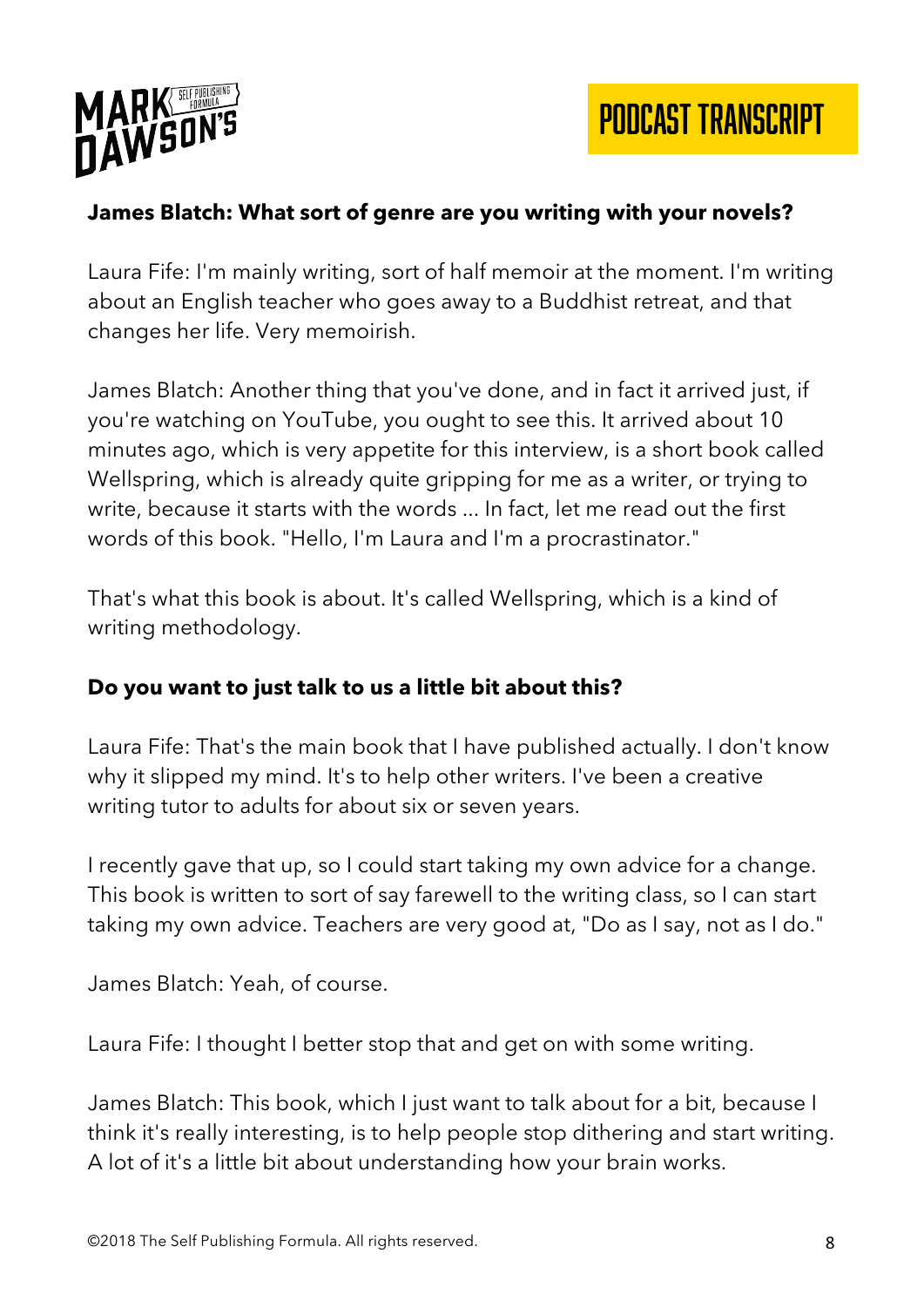

You say at the beginning, "This is not a psychology text." This is anthropomorphized to help make it easy, so we understand things like muses and influences and so on.

Also, you seem to refer to, and obviously I've only had it for 10 minutes, so I've not read it yet, but you seem to refer to a particular methodology called Wellspring, a type of writing.

# **Have I got that right?**

Laura Fife: It can be called various different things, free flow, writing, or usually in writing class it's called six minute writing. There's something about that six minutes sort of tinkering.

It's basically about how to use a prompt to help you get your writing going again, and help build people's confidence. I think writers tend to struggle with confidence quite a lot, they're their own worst critics.

It's about getting past that critic, and just letting ideas come, and reconnecting with the joy of that, and the enjoyment of it really.

James Blatch: You mentioned a Buddhist retreat in your intro, about your novel. You said it's semi-autobiographical.

# **There appears to me, to be some Eastern influence potentially in this. Is that right?**

Laura Fife: I think that free flow writing is a very mindful experience. It can be quite meditative when you're in that groove, it's very meditative. Maybe not restful, but it can be that idea of ideas coming from another place, and the subconscious, you connect with the subconscious and you're letting that go out.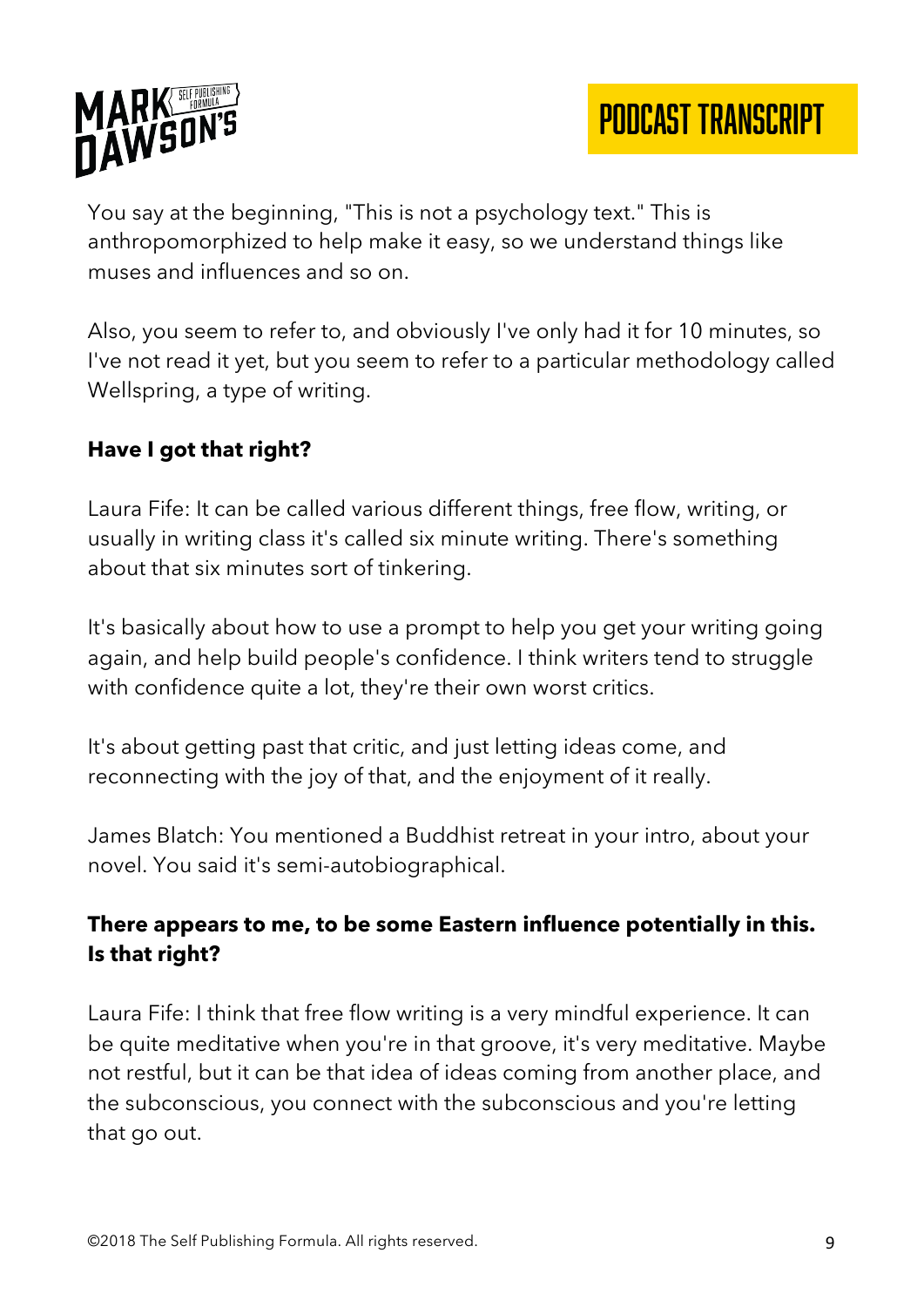

I think it's about letting yourself get out of the way and taking your judgment and self-criticism, taking all that out of the way, so that you can just write.

You can always edit it later on, but at the moment, and that's what the theme of the book is all about, is just about letting yourself go.

James Blatch: You've got the Foundation behind you now. You've got a bit of cash to invest in some of the elements of writing.

# **Where's your focus going to be? Is it going to be on the novels?**

Laura Fife: To build my own novels and to build my own writing, is to take that regular practice, and I think that having a regular writing practice, I think for building out, whether it's 100 words a day or 1,000 words or day, or some writers manage 10,000 words a day. I have no idea how.

To take that a little bit at a time, and then with each of those ... You won't use all the writing, and I won't use it all, but to take what I do produce and take the best parts of it, edit it down, hone it down, that's what I really enjoy doing. I love it.

Just taking the key notes. I think this was about 20,000 words initially, but I've got it down to 10,000 words, just honing it down to what I really wanted to say.

I think taking the Wellspring moments I have myself every day ... Stephen King talks about writing processes being like archeology.

I like to think about it as sculpture. Just hacking at a great big bit of rock, get the general shape of it, and gradually, through the editing process, then start chinking in, chinking in, just a little bit at a time, and then eventually you've got your finished product, if it's ever finished.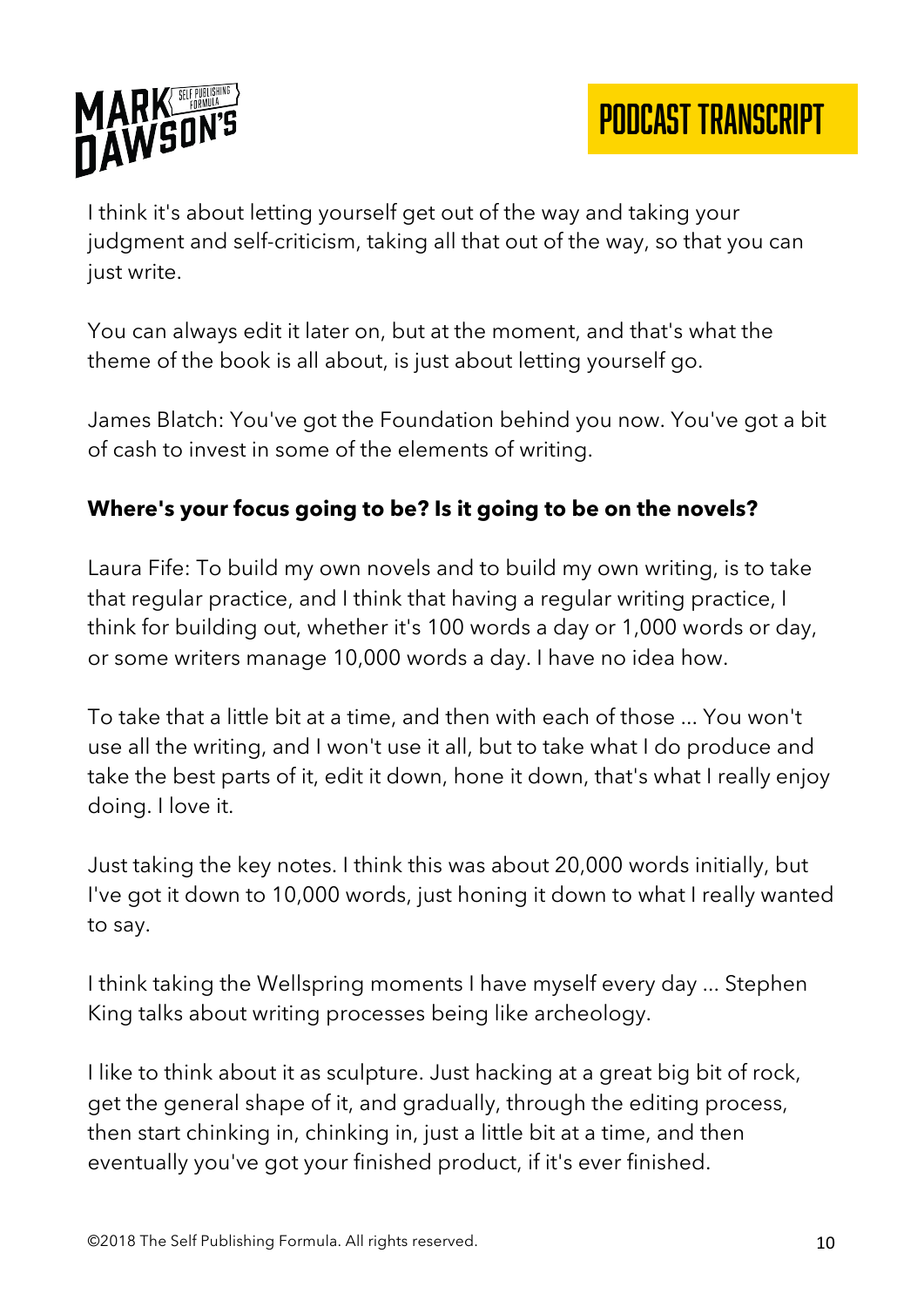

James Blatch: There's another famous quote, isn't there, or a film director, I think I've used it before, which is, "A creative project is never finished, it's just abandoned at some point." I think it's Francis Ford Coppola maybe, about films.

I should say it's an appalling line, despite the fact we're in the same country, and my last interview was somebody in Portland, Oregon, thousands of miles away, and it was crystal clear. Here we are, really struggling. We can't keep the interview going that long, because of the quality of the line.

However, I just want to finally get from you Laura, is where you see yourself as a result of this new invigoration.

## **Do you want to be earning your living from writing in a year, two years time?**

Laura Fife: Where I really see myself is with this being published, being selfpublished, having my novels out there, having various different collections of writing out there, I've been a lot more confident about marketing those, just the marketing, getting the word out, that is the tough bit.

I've already learned so much from the podcasts, from you guys, and working my way through the course already. It's so motivating. The fact that your podcast, I can actually engage in, really helps with that.

James Blatch: That's great to hear Laura. I think people can learn from you as well.

We should just say that this book is definitely one for writers, particularly if you're struggling to find the time in the day every day, and knuckle down, and there's some imaginary thing that's blocking you from getting your words down. I would recommend, from my first look at this book, Wellspring.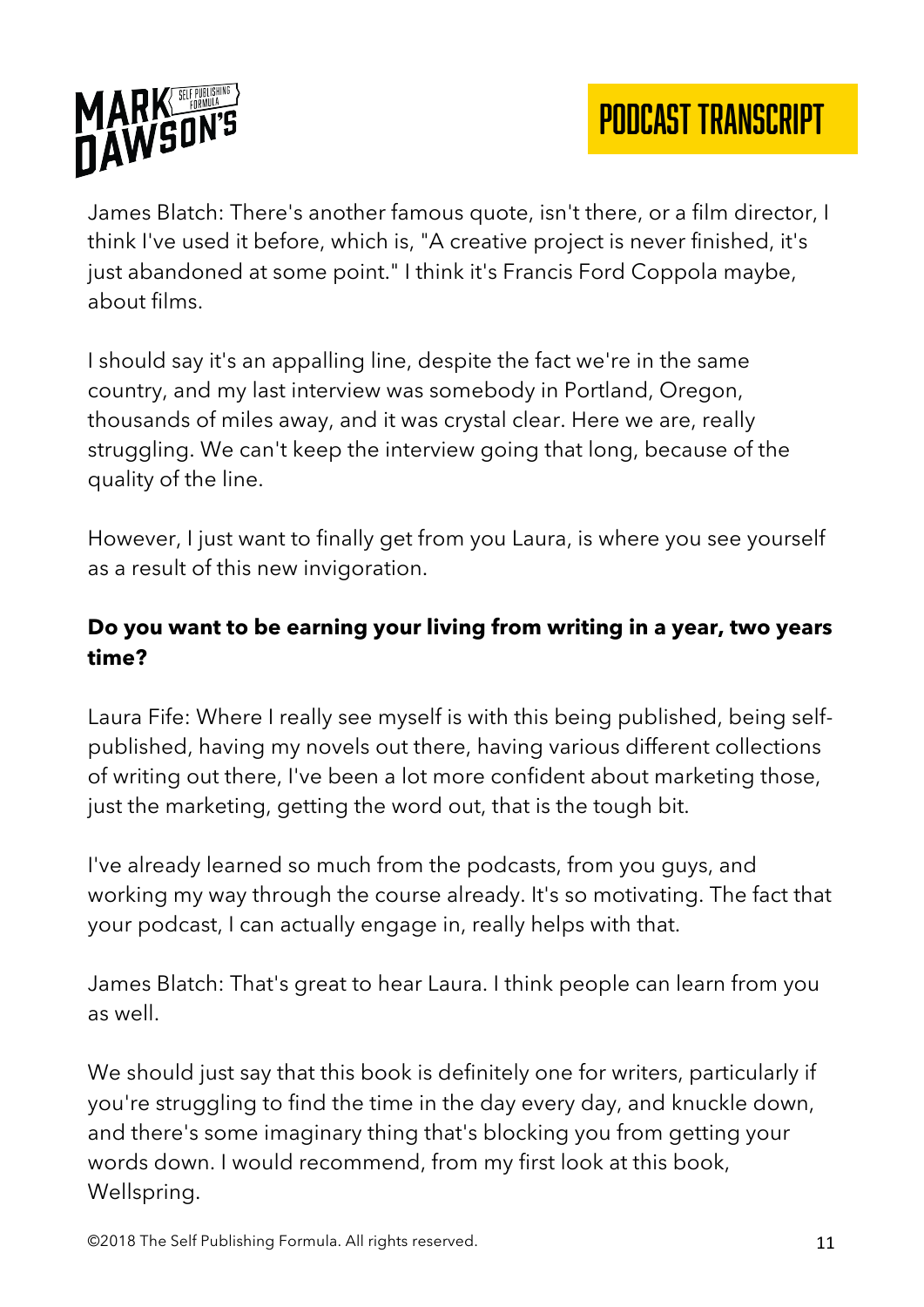

#### **Where can people find this Laura?**

Laura Fife: You'll be able to find that on Amazon, if you look up the keywords Wellspring and Laura Fife. At the moment, I also have a litany of books on my website, just on publishing.com.

James Blatch: Right. It says five pounds on the back, which is about \$3.50, which could be a wise investment.

Laura Fife: On Kindle, it's only \$1.99, an absolute bargain.

James Blatch: There you go, absolute bargain. What I'd like Laura is for you to come back on in a year's time and let us know how you're getting on.

Laura Fife: Okay, I'd love to James. Thank you very much.

Ronnie Virdi: I'm Ronnie Virdi. I'm an author. I write under the pen name R.R. Virdi.

Right now, I'm predominantly published in the urban fantasy genre specifically. I am working on getting a space western out this year.

I'm messing with a small publisher, just to try to see how that will work out. I haven't signed another contract, that I might get the rights back if things don't work out according to my liking, so that's very nice. I'm new to the SPF world and the scholarship recipient for this year, one of the four. It's been absolutely amazing so far.

James Blatch: That's great and a good introduction.

#### **From the scholarship point of view, what are you hoping, what are your sort of writer ambitions for the next 12 months or so?**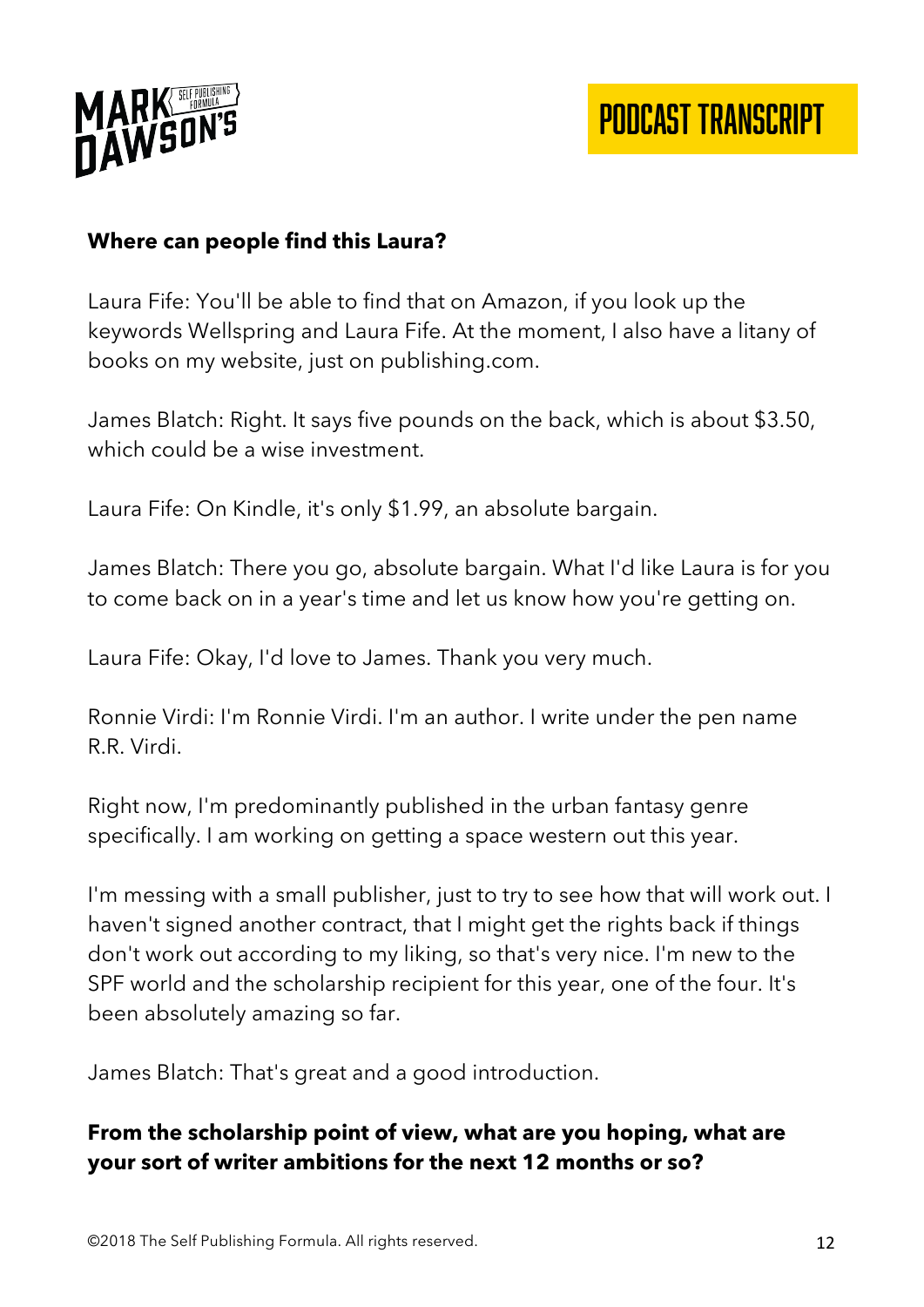



Ronnie Virdi: I want to get my production up, in terms of speed and producing material, but the biggest thing that I know I've been ignorant on and lack is the marketing know how.

I am very tech savvy. I grew up as part of that generation, but I've never learned how to implement it properly. How do I guess, which is one of the things you've been covering so far, in the SPF courses, is how to convert people who are browsing or looking at my stuff into dedicated readers.

A lot of my hardcore fans have come naturally through social media, which I admit I'm very good at. I'm very talkative. I'm naturally extroverted. People like me.

I can get people in person or through Facebook to buy my books, like within a 10 second conversation with me. How to do that on a broader scale through Facebook, Twitter, and how to just get readers off Amazon to buy into my work has been an issue of mine.

So far, with what I've been going through in the classes, I've learned a lot. The biggest thing I've learned is how to change my mindset to embrace what I'm naturally good at and capitalize on it, which is something I was very ignorant on.

I didn't know until now how good I was with social media, and through you and Mark's courses, I've been understanding that this is a good thing and something I should be pushing harder on, instead of trying to run around everywhere. Learning to play to my strengths.

James Blatch: I guess it's a case of ultimately you can persuade a few people to buy your books on a kind of one on one basis on social media, but to be successful to pay our salaries every year and become wealthier, it has to be an automated process.

#### **I guess that's what you're looking at?**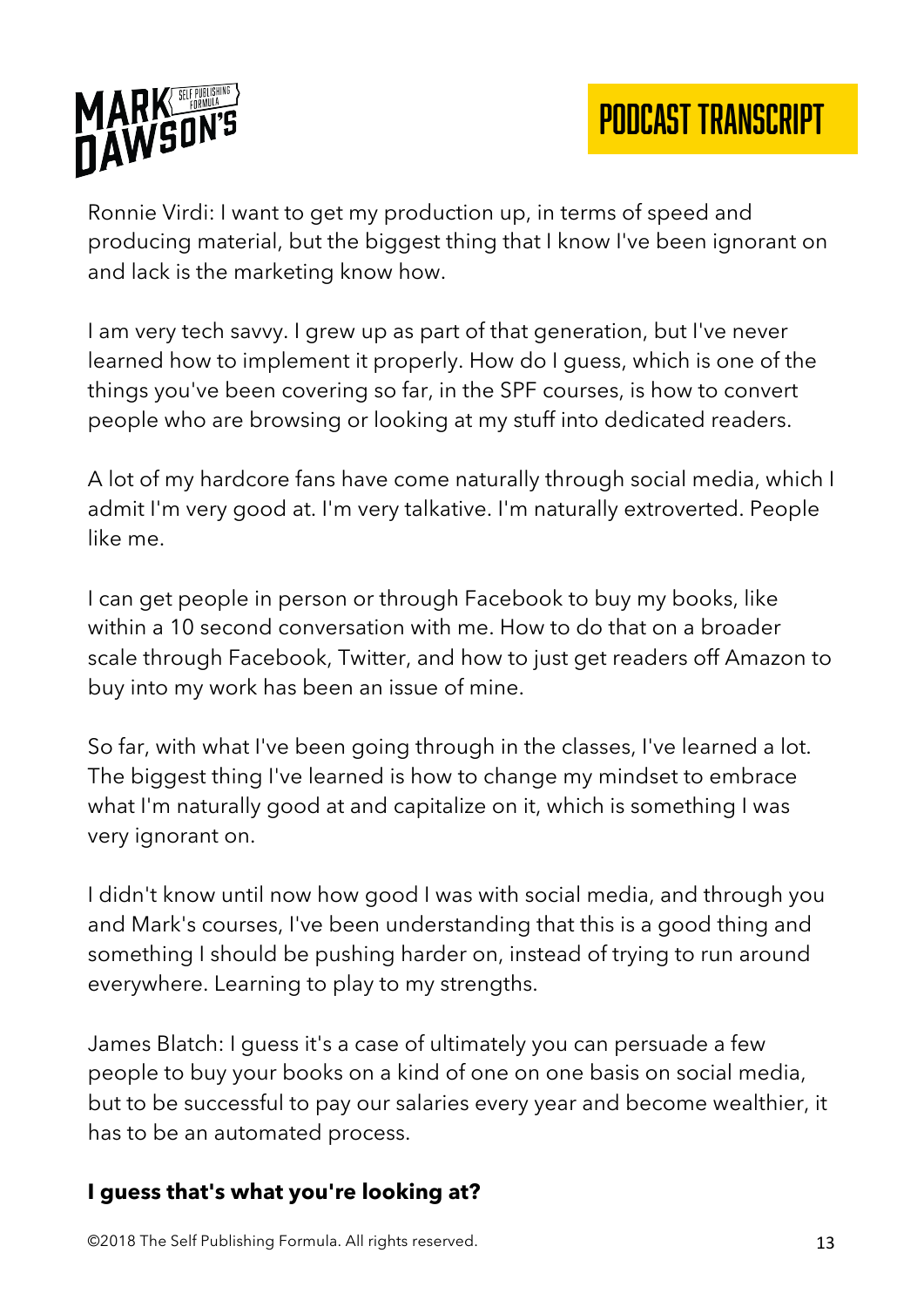

Ronnie Virdi: Right. The automation of it, how to make sure I come across as natural too, to everybody.

When I first learned about SPF, when I started looking at some of the authors that are implementing it, some were doing it and it seemed very cold, their automation process.

It was a very chain setup, where it's like, "This is my book, buy it. Do this, do that."

When I started looking into you and Mark and how you do it, you guys definitely seem to make it personal. It seems like you guys are doing a great job as treating readers as friends.

That's something I definitely wanted to learn and master when I set up my automation. How to make people feel like they're more a part of my process, than just on the reader end, that they're invested in me and my career.

James Blatch: That's a really good point. I think the fact that if you're good at that one-on-one stuff, social media, it's those principles that work on the one on one, that you just somehow need to roll into it on a bigger scale.

Ronnie Virdi: Right.

James Blatch: You're talking to a small publisher. You've got some books written.

#### **Where are you at the moment in your writing career?**

Ronnie Virdi: My career's been kind of weird, in a good way. I did come into the indie side very ignorant. I was trained by a lot of traditional authors.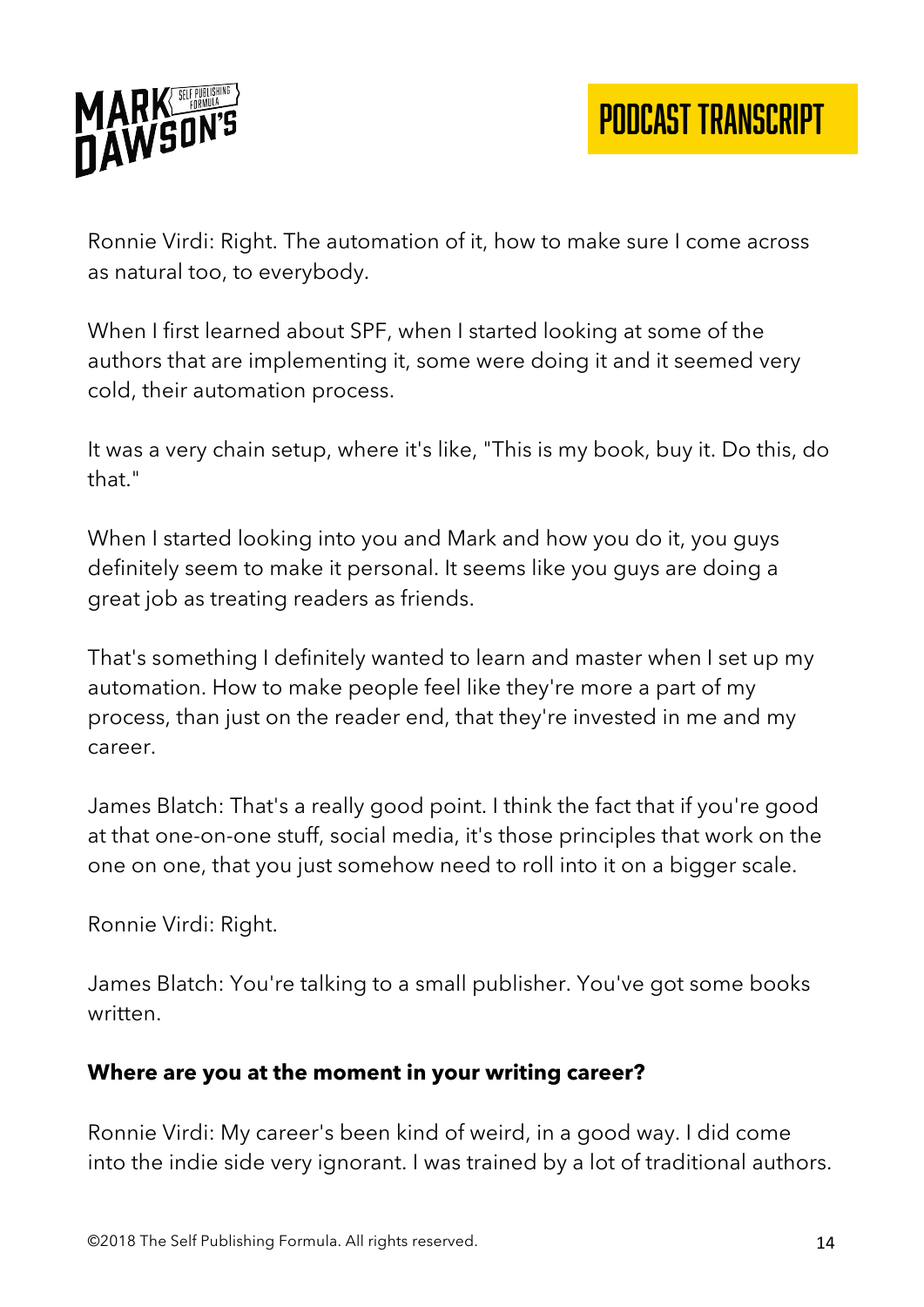

I've been fortunate to have learned from guys like David Farland, Kevin J. Anderson, some stuff with Brendan Sanderson, Jim Butcher, through emulation, and both some workshops and seminars.

When I launched, I was going with the traditional mindset of best book possible, but I was very ignorant on marketing, production speeds, getting the right covers to the market, for example.

I have very unique covers that I've branded to my specific series, but they don't necessarily scream the genre, which is something that I've been learning about.

I've been fortunate in that I've been really well received. As an indie, I've gotten a lot of traditional blurbs and editorials from guys like Larry Correa, who's a New York Times bestseller, a Hugo nominee.

I've been nominated for the Dragon Award twice, for best fantasy/paranormal, in 2016 and 2017, along guys like Jim Butcher, Brendan Sanderson, Larry Correa.

I'm doing conventions now, which is really cool as an indie. I've been a guest at Dragon Con last year. I'm returning this year to do panels under the science fiction/fantasy tracks, and I'll be going to Raven Con next month as a guest, where Chuck Wendig's the guest of honor.

James Blatch: It sounds like you're a perfect candidate for this, but you're obviously a talented writer. You've been well received, as you say, so far. You just need that little injection, that little bit of help here and there.

# **We're delighted that you're a recipient in the first trunch of our academy.**

Ronnie Virdi: Thank you.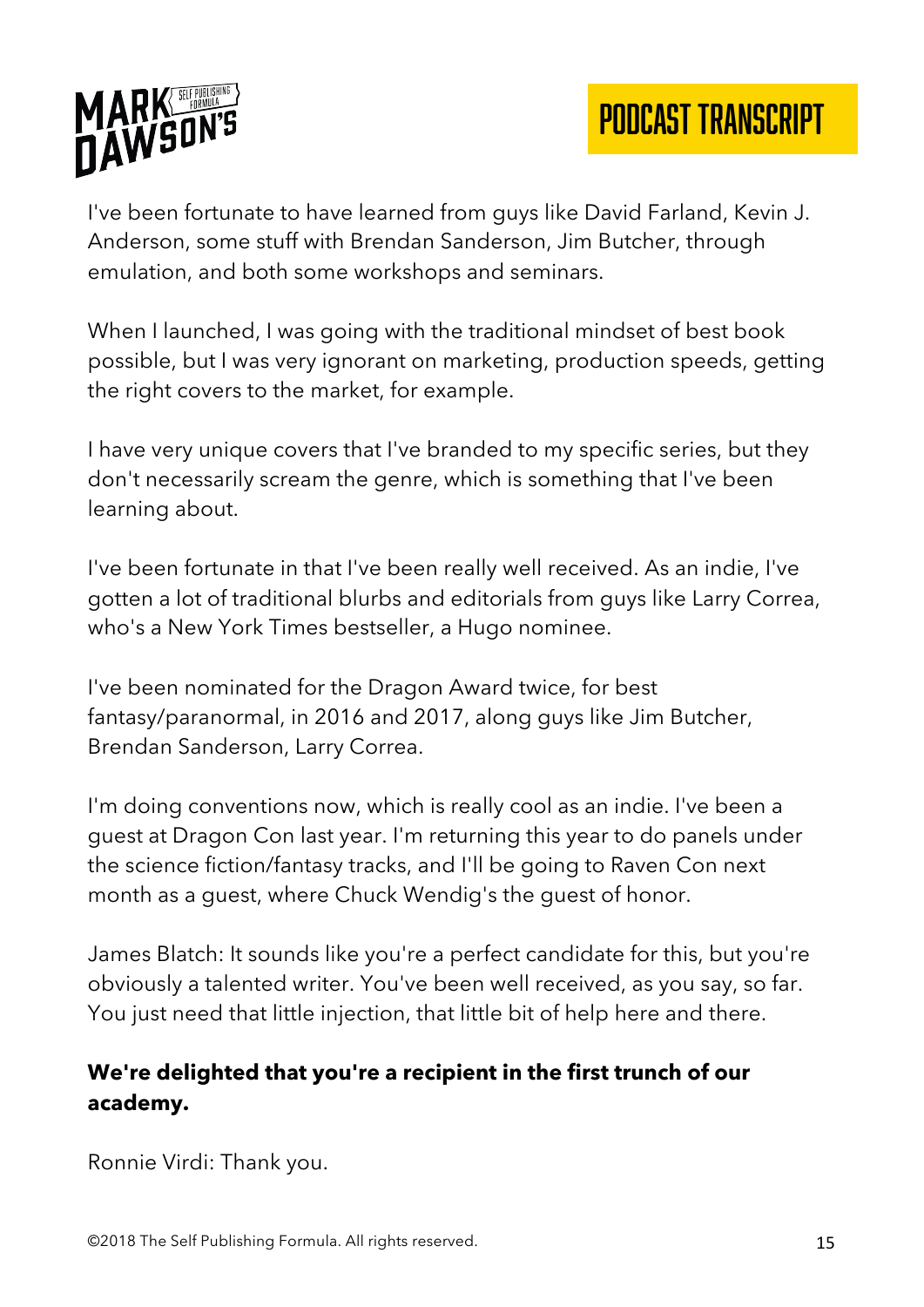

PODCAST TRANSCRIPT

James Blatch: How do we measure your success here?

#### **How are you going to measure your success over the next say 12, 18, 24 months?**

Ronnie Virdi: I hope it's not arrogant or crass to say it, I'm trying to measure by financial metrics now.

I've gotten to the point where I'm finally becoming confident in who I am as a writer, in terms of the quality I'm producing. As I've stated, the biggest thing I've been ignorant, is just the marketing aspect of all of this, how to properly build that brand, how to get my craft out there on a lot of people's eyes.

I want to measure it by increasing metrics of sales. Hopefully, they stay consistent every time I have some sort of bump. I don't dip below a certain point, if that's possible.

Trying to, I guess, get more brand recognition out there. I've already done some of the stuff that you guys have mentioned, like a fan club, and it's been growing. A fan group I should say, away from the page.

I'm getting a lot of loyal readers now, who are doing things like fan art, which was something I never thought I would get. I have custom Funko Pops, I don't know if you're familiar with them.

James Blatch: No idea what you mean.

Ronnie Virdi: Collectible ... I can show you one, if that's okay.

James Blatch: Yeah, yeah.

Ronnie Virdi: That somebody made. Let's see.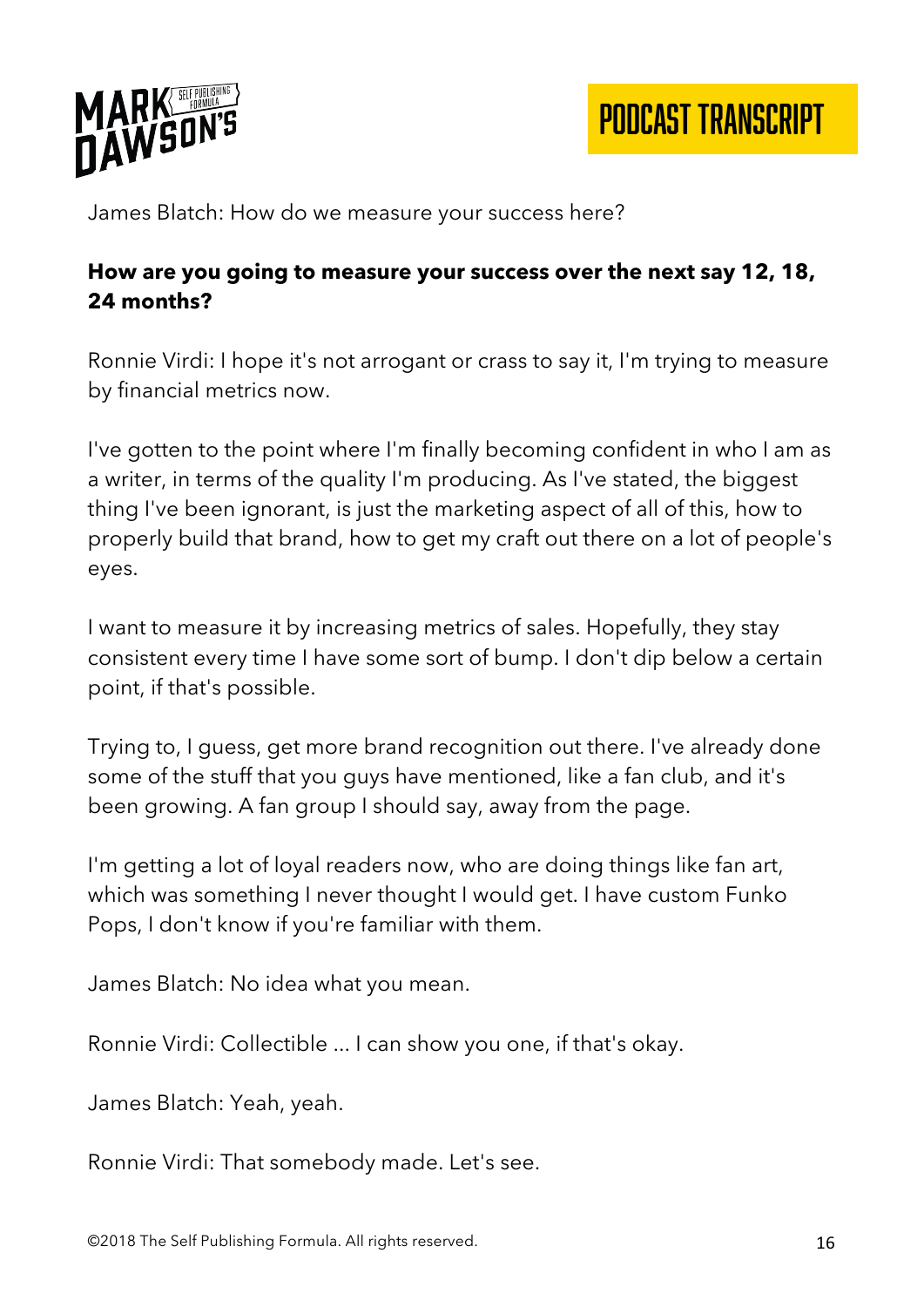

#### **James Blatch: I'm fascinated to see what a Funko Pop is.**

Ronnie Virdi: Here we go. Funko Pops are essentially, they're very popular geek collectibles. A lot of famous TV shows, books, will have their characters made into these little guys. You might have seen them.

James Blatch: Oh, okay.

Ronnie Virdi: A lot of younger generation are collecting them. I've had fans who have gone out and custom made some of my characters into these little collectibles. They've shown up on social media.

Funko Pop actually saw that, the company that makes that, and they sent me a really nice letter. They featured that my little characters were being turned into these.

James Blatch: Wow. That's great. Look, in terms of what we do, in terms of visiting you, keeping up the story, let us know how you're getting on.

Ronnie Virdi: Oh yeah.

James Blatch: In terms of that kind of tangible thing, are you employed somewhere else at the moment?

#### **Do you see yourself in 12 months time living on your writing salary?**

Ronnie Virdi: Oh yeah. From what I've been learning already in this, absolutely. I think it's going to make a huge difference in my financial income, to where my living status will be going up.

I'm fortunate right now with my particular living situation, I'm getting by with what I'm earning on writing, but I will admit it's not ideal.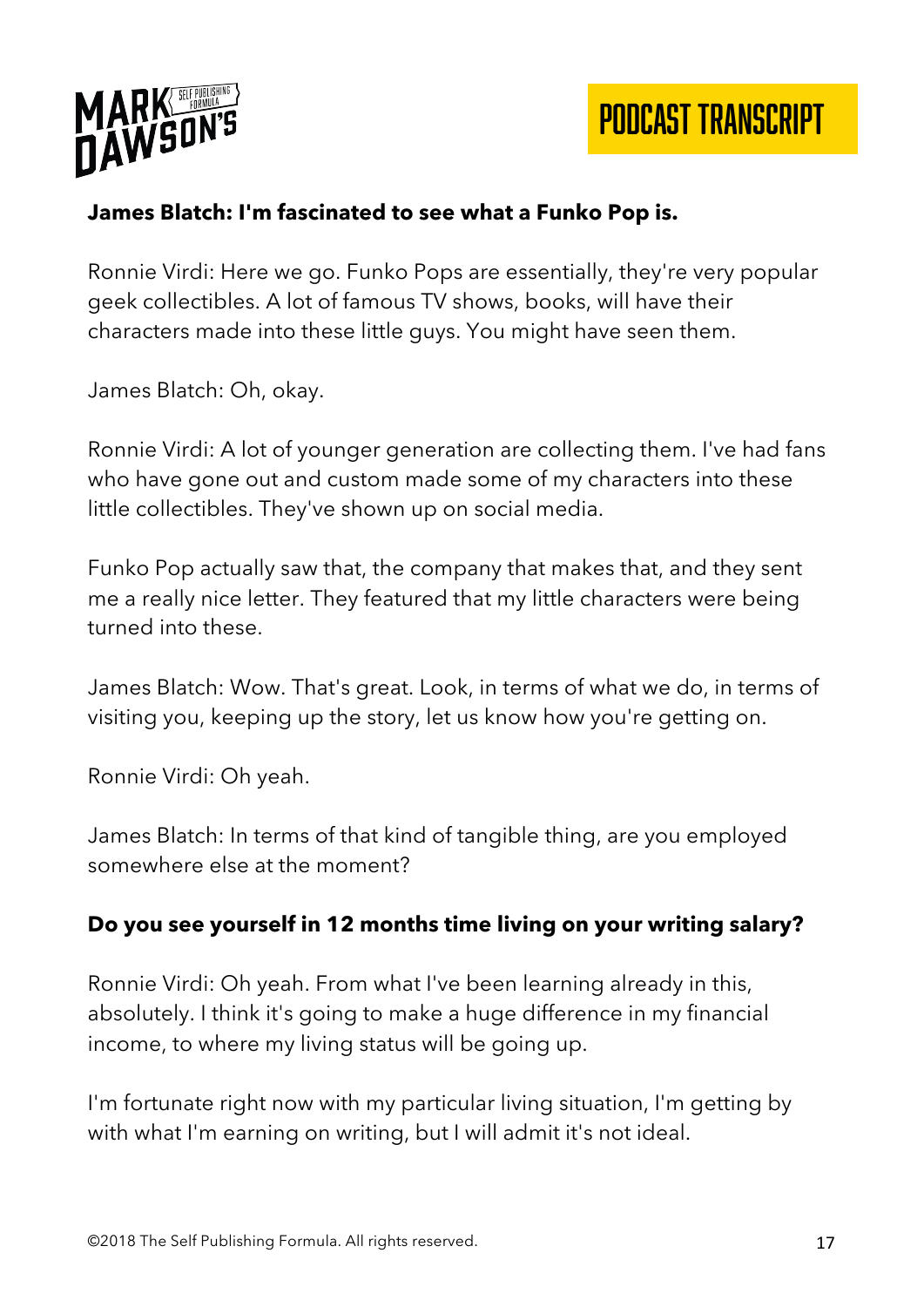

What I've been learning already has been teaching me how to capitalize on so many strengths I've already just been fortunate to have. I think it's going to make a probably exponential difference in my writing income, and I'm confident saying that from what I've been learning so far.

James Blatch: Okay, fantastic. I'm very excited Ronnie, to follow your career. Just remind us of your author name, your pen name.

Ronnie Virdi: R.R. Virdi.

James Blatch: I can't help noticing there's a bit of Game of Thrones stuff going on behind you. The R.R. can't be a coincidence, right? In the same way that it's not a coincidence with George R.R. Martin.

Ronnie Virdi: Yeah, both my legal names, Ronnie and Ramir, I figured that would be a good idea, and then after I did that, I realized that J.R.R. Tolkien, George R.R. Martin, and it's become a very popular thing in the fantasy genre of fiction, so I figured I should capitalize on that.

James Blatch: Perhaps I should become J.R.R. Blatch. I am J.R. Blatch at the moment. I'm only one name off.

Ronnie Virdi: An extra R wouldn't hurt.

James Blatch: Yeah, exactly. Ronnie, thank you so much, we're really excited about what's going to happen over the next year. We're going to catch up with you again in probably I guess 12 months time, is the most likely. If I'm passing through Fairfax, Virginia, I'll drop in.

Ronnie Virdi: That would be awesome.

Diana Duncan: Books were always there for me, my old favorites, Little Women, and Secret Garden, and all those books I grew up with. Then as I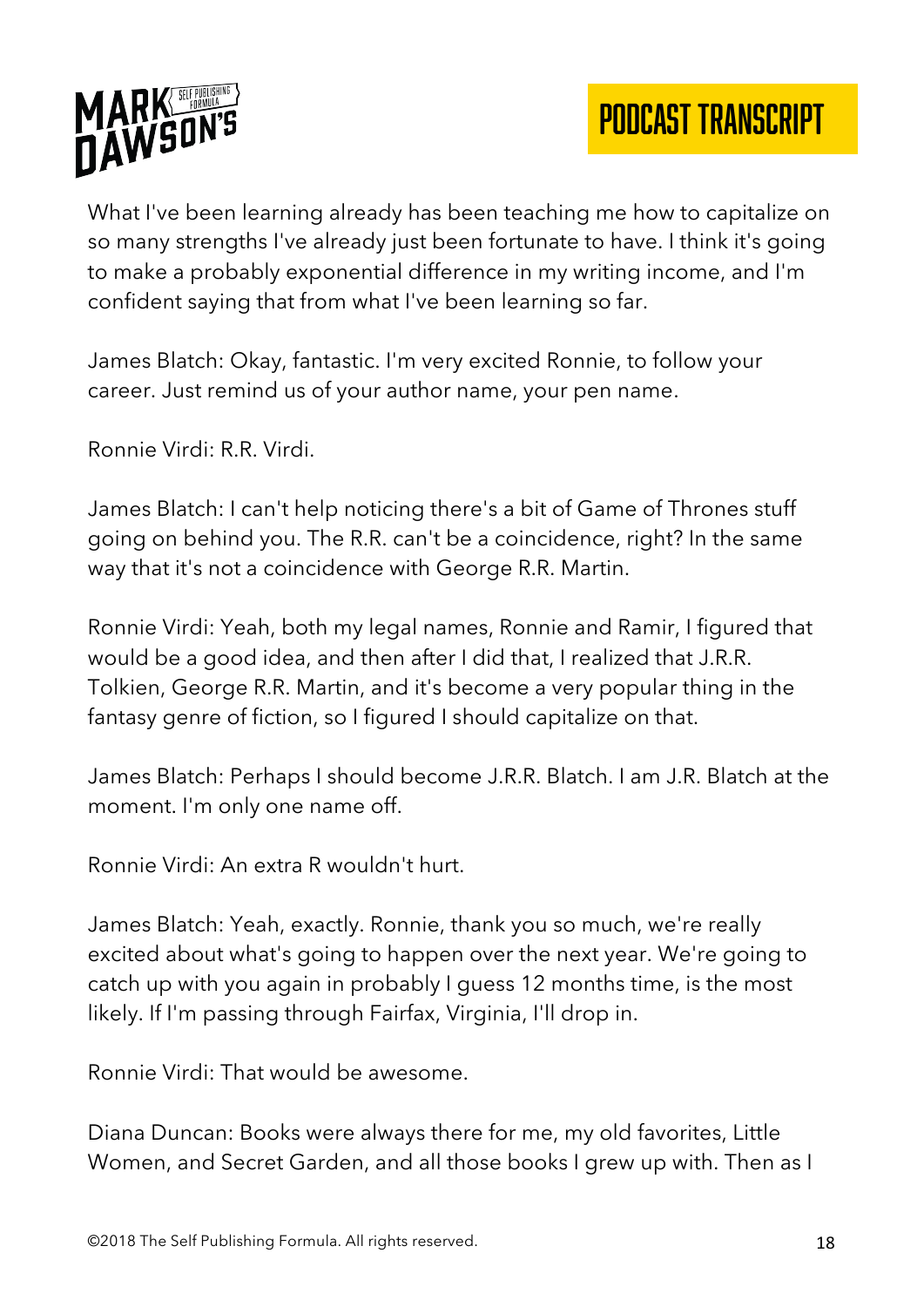

PODCAST TRANSCRIPT

got older, I started reading Mary Stuart, and some of the Gothics, and that's when I got really interested in romance.

I got married pretty young, had my kids, and when they got older, I finally decided it was time for me to pursue my writing career. I wrote for five years, and I actually got started writing fanfic for the Highlander TV series.

James Blatch: Okay.

Diana Duncan: The hero in that series was the epitome of my hero. He was always just pretty much right on, as far as that went.

I was in a group of fanfic writers and readers, and I had written all this fanfic for Highlander, and I had never let anybody read it, because I was pretty scared to let anybody read my work.

I got friendly with one of the gals in the group. Her name was Bernie. She convinced me to let her read my Highlander fanfic. I sent her some things with great trepidation. I got an email back from her, and it had a picture of her standing in her library at home, and she had dozens and dozens of romance books behind her on the shelves.

She said, "Do you see all these books back here?" I said, "Yes." She said, "I read every single one of those, and your writing is better than any of them."

James Blatch: Wow.

Diana Duncan: I said, "Oh really?" She said, "You should write a romance novel." I said, "Oh really?"

I started out writing a romance novel about a Highlander. Bernie and I eventually went to Scotland together for a 10-day trip for research. That adventure is on my website, under Diana and Bernie's Excellent Scottish Adventure, which is pretty fun for people to see. There's pictures.

©2018 The Self Publishing Formula. All rights reserved. 19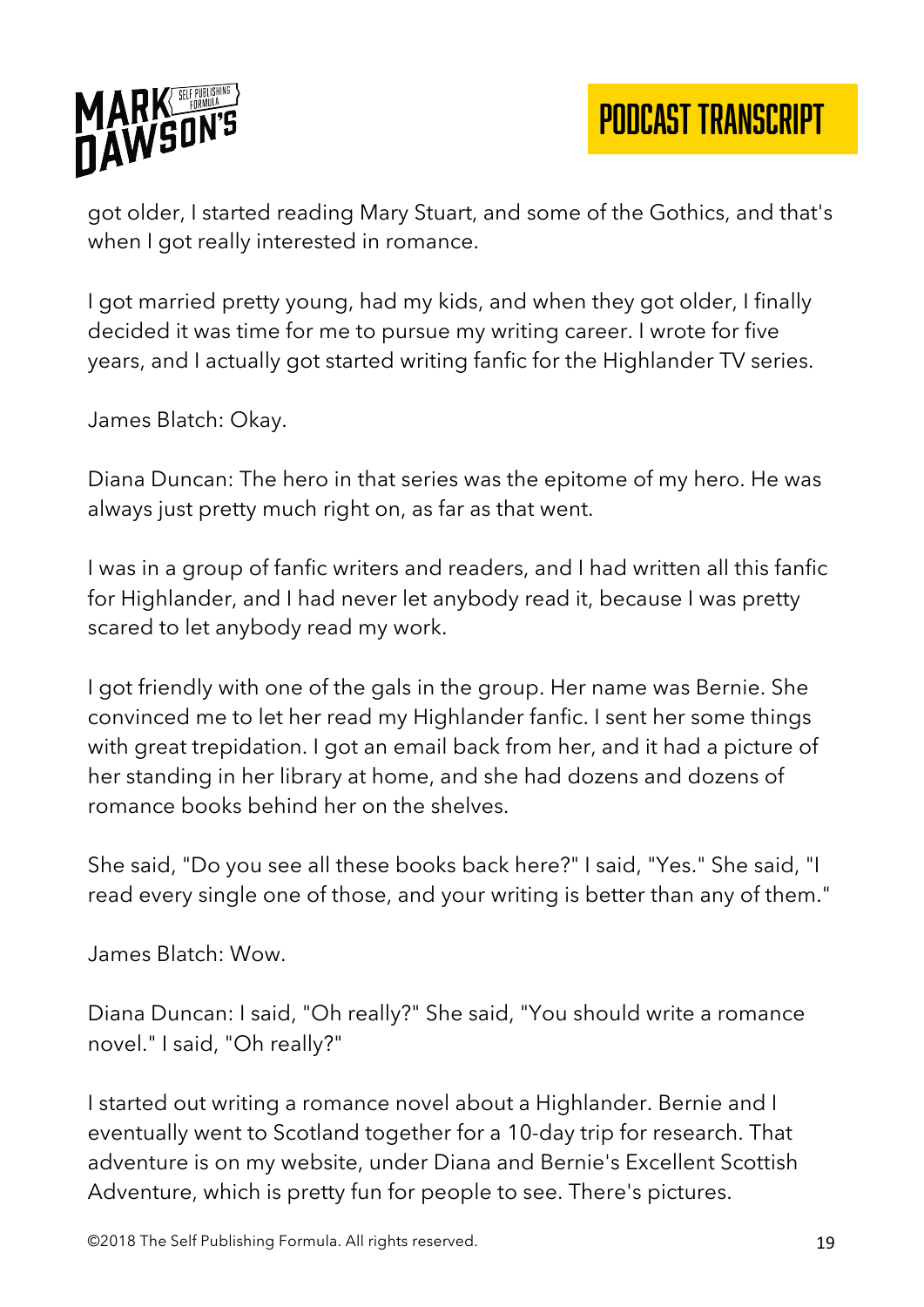

I wrote that book, and of course then I started sending it out to agents and editors and everything, and got your usual list of rejections. Then I decided I should write something about that time, it was a time travel.

About that time, the bottom fell out of the paranormal market. I thought, "I need to write something more viable." I decided on romantic suspense, because that's one of the things I like to read. Plus, my mind kind of automatically goes there.

A friend and I will be talking about say, "The mail didn't come today," and it's like, "Maybe somebody kidnapped the mailman and stole all the mail, and they're going to run an identity theft ring." She's like, "Wow, okay."

I wrote a romantic suspense, and I based it on my own adventures. I was in banking and we got robbed one day. The robber was quite charming actually. He was cute. He was charming. When the FBI came to interview me, I said, "Gosh, he was so cute and charming." They were just like, "Oh lady."

# **James Blatch: They call it Stockholm Syndrome, don't they?**

Diana Duncan: Yeah, I don't know. I started thinking, "What would happen if a bank teller got involved with a bank robber who was cute and charming?"

I had written eight books before that. This was the first one that kind of came together really well. I don't remember what I titled it, but I sent it out. About a year later, it took 13 months ...

## **James Blatch: The eight books you'd written at this stage had been sent out, all of them?**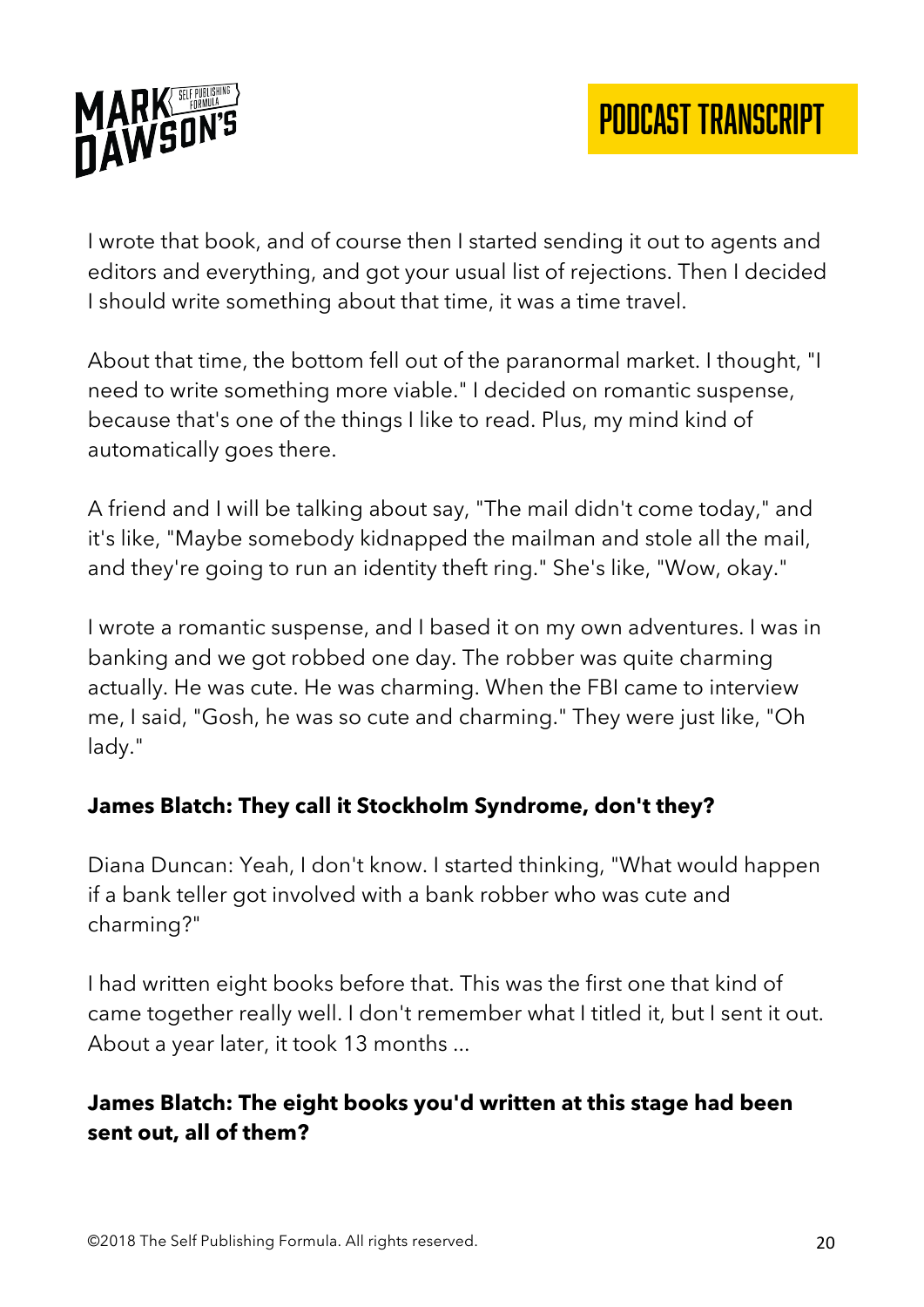

Diana Duncan: Not all of them, because some of them I knew weren't viable. I had been sending around about three or four books to every place I could think of.

## **James Blatch: How much interest did you get?**

Diana Duncan: I got a lot of interest, but it's interesting, I would get these really opposite reactions. For instance, I got two letters on the same day from agents, from two different agents.

One said, "I love your plotting, but your characters don't do anything for me."

The other letter said, "Wow, your characters are amazing, but your storyline doesn't do anything for me."

James Blatch: Useful.

Diana Duncan: Yeah, it's very helpful. I have a very strong voice. It's been described as sassy, as kind of sarcastic, and people react one of two ways to that voice. They either love it or they hate it.

I would get really disparate reactions to what I was sending out. This was a five year period that I sent things out and kept getting rejections, rejections.

I had about 150 rejections by the time I sent my book to Harlequin. It took 13 months for them to respond. I figured it was just propping up a wobbly desk somewhere in their office, my manuscript. I had pretty much given up on it at that point.

I remember I was sitting in my kitchen and the phone rang. I picked it up and a woman said, "Hello, I'm looking for Diana." I said, "This is Diana." She said, "This is Susan Litman from Harlequin. I love your book and we want to publish it."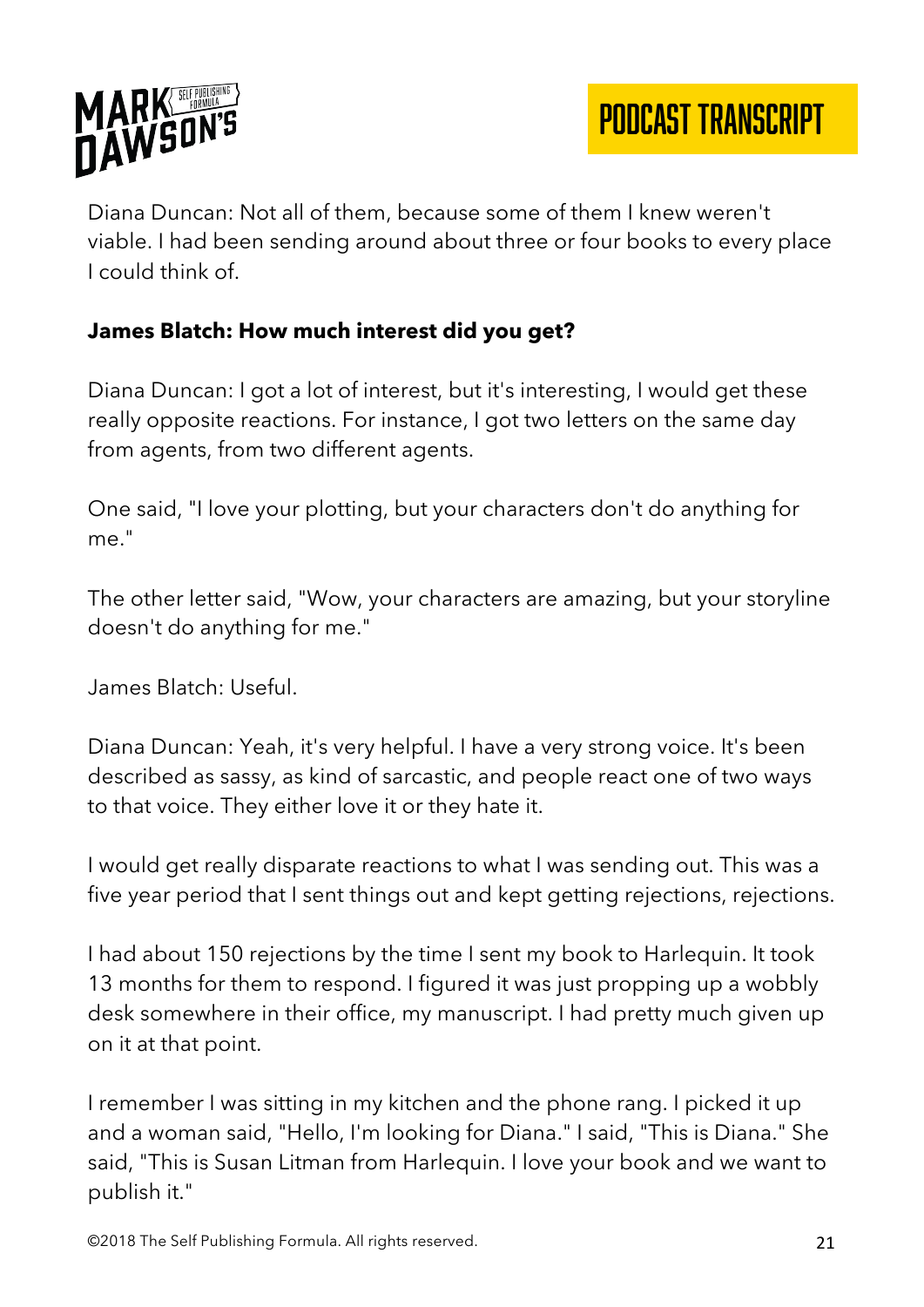

James Blatch: Wow.

Diana Duncan: I think I probably screamed in her ear, poor women.

# **James Blatch: After 13 months, you've forgotten about it really, haven't you?**

Diana Duncan: Yeah, yeah.

James Blatch: That's a plot from the blue.

Diana Duncan: I pretty much figured it was dead in the water at that point, yes. I did the happy dance around my kitchen. Luckily, we didn't have video on the phone, so she couldn't see what I was doing. I'm sure she imagined what was happening, from all the happy noises.

That book that I had written about the bank robbery, that became Bulletproof Bride, is what they titled it at Harlequin, and that was my first book.

Then I went on to write five more books for them. Four of them were a series of books about four brothers who are SWAT cops. Each book took place over a 24 hour period, with each chapter being about an hour of the story. That was a very popular series.

I just got the rights back to that, and I'm going to revamp it and publish it indie.

After the six books for Harlequin, we got a new senior editor and she wasn't as enamored with my work as the previous senior editor. My editor was still really on board with my writing and everything I was doing, but the senior editor had a different vision for the line, which happens very often in publishing.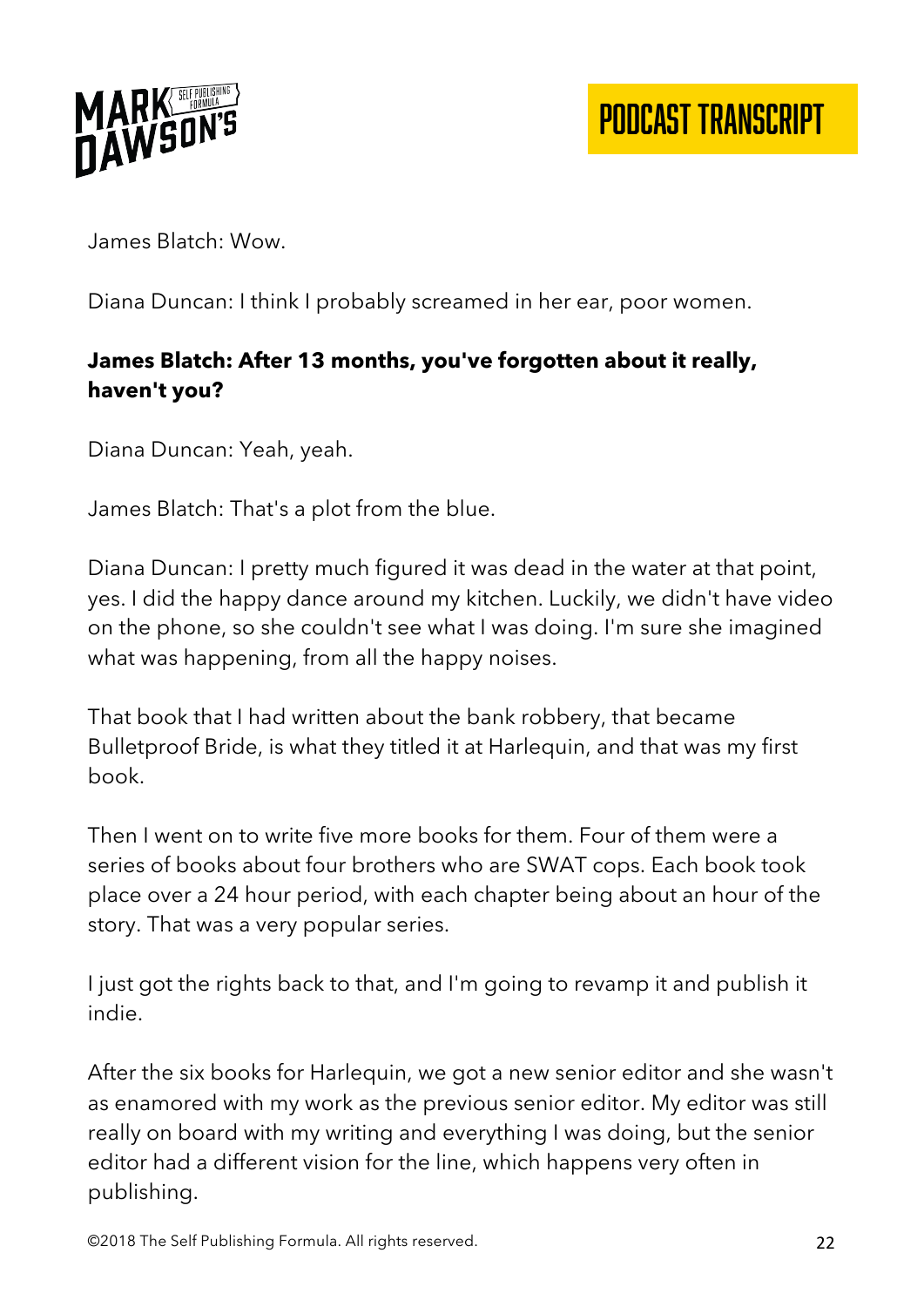

I sent in, oh gosh, probably over a dozen proposals to Harlequin over a 13 month period, saying, "What about this?" She would say, "I really would like to see a serial killer," so I'd write up a proposal about a serial killer and send it in.

Then she'd say, "I'd really like a military series," so I'd write a proposal about a military series and send it in. Every time there was, "It's not quite right. It's not quite this. It's not quite that."

I finally got a clue that she wasn't going to buy anything from me anymore, so I decided that indie publishing would be the way to go.

I published six more books, indie publishing, and then I got seriously ill. It took me three years to get back to where I could actually even walk around the house again and do my regular things, before I could kind of function, even physically and mentally. That's when my career really stalled out. I couldn't write, I couldn't really do anything.

Now I'm just kind of trying to come back from all of that, and rebuild what I had started.

I made a mistake with indie publishing, in that I didn't focus on one particular area of the romance genre, or subgenre. I did a couple of romantic suspense. I did a couple of romantic comedies. I did a paranormal. I should have narrowed my focus and just done one subgenre at first. That's where I'm at now. I'm trying to bring things back.

James Blatch: That's a good marketing lesson anyway, isn't it?

People do write in multiple genres, but life just becomes easier in so many ways when you focus on one.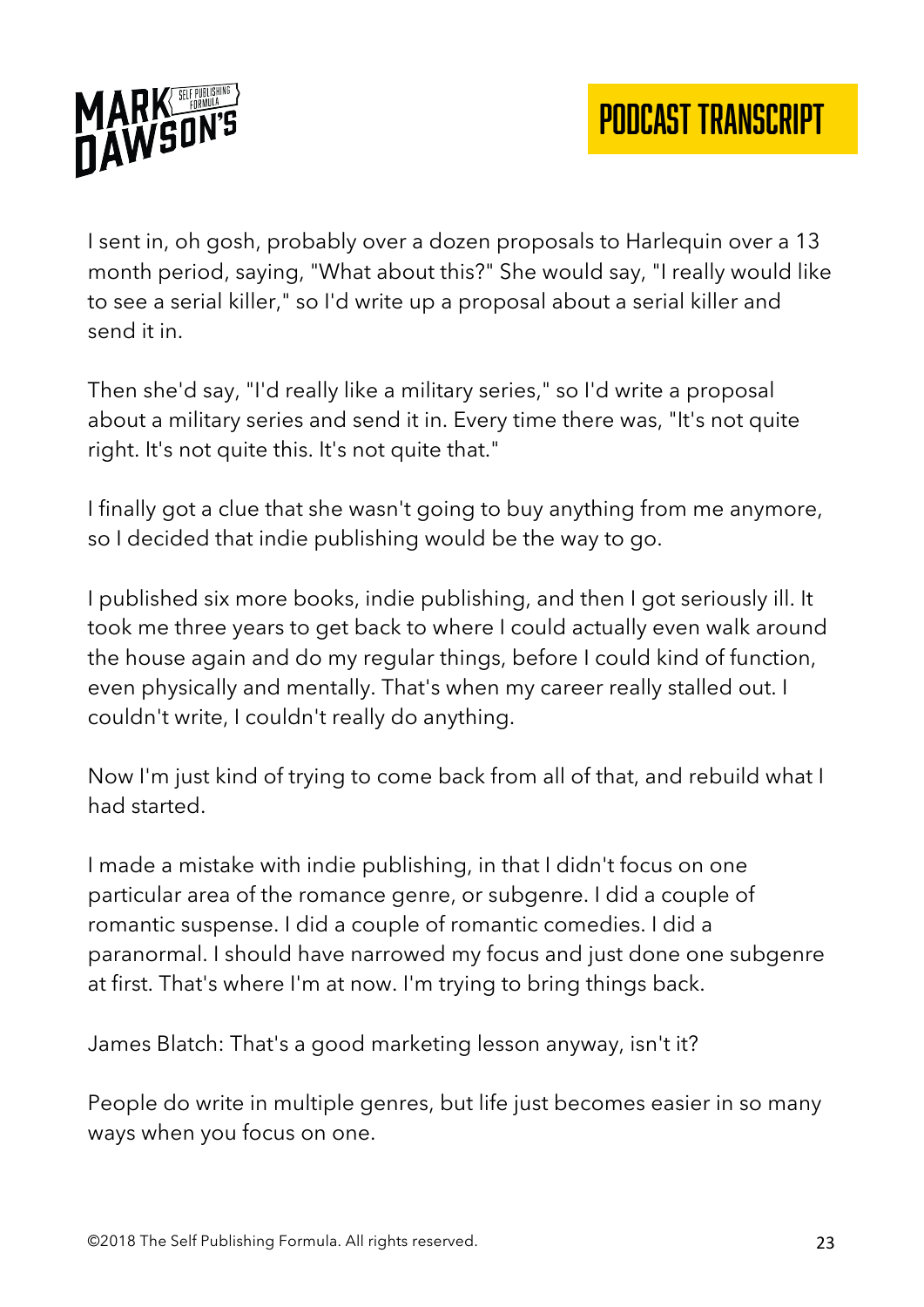

Do you know what? You're going to think this is a strange paradox to draw, but there's a company opposite us doing a loft conversion. We're interested in it, so sort of talking to them. They are run off their feet and that's all they do. They just do loft conversions. They're all builders, they could do anything. They could do flooring, kitchens, but you know what? It's so easy, it's not easy, but once you say, "This is what I do," all the decisions just become a little bit easier than trying to have all these plates spinning, and imagery, and branding.

# **It's going to be very different across two different genres, aren't they?**

Diana Duncan: Yes.

James Blatch: Even subgenres within romance, the look, and feel, and tone between romantic suspense and billionaire romance is very different, whatever.

Diana Duncan: It is. Right, it is very different.

James Blatch: That's lesson number one.

Diana Duncan: Right. My heroine is Nora Roberts and I love her work. If I could be her, oh wow. If I could wave a magic wand and be Nora Roberts, I would be.

I was kind of taking a page from her book, but unfortunately she writes everything. I mean she writes paranormal, she writes romantic suspense, she writes her JD Robb series, which is futuristic. She's so prolific. She writes six books a year or something, while Diana isn't able to do that.

James Blatch: There's always exceptions, but you shouldn't try and write like other people.

#### **You've got to write like yourself, haven't you?**

©2018 The Self Publishing Formula. All rights reserved. 24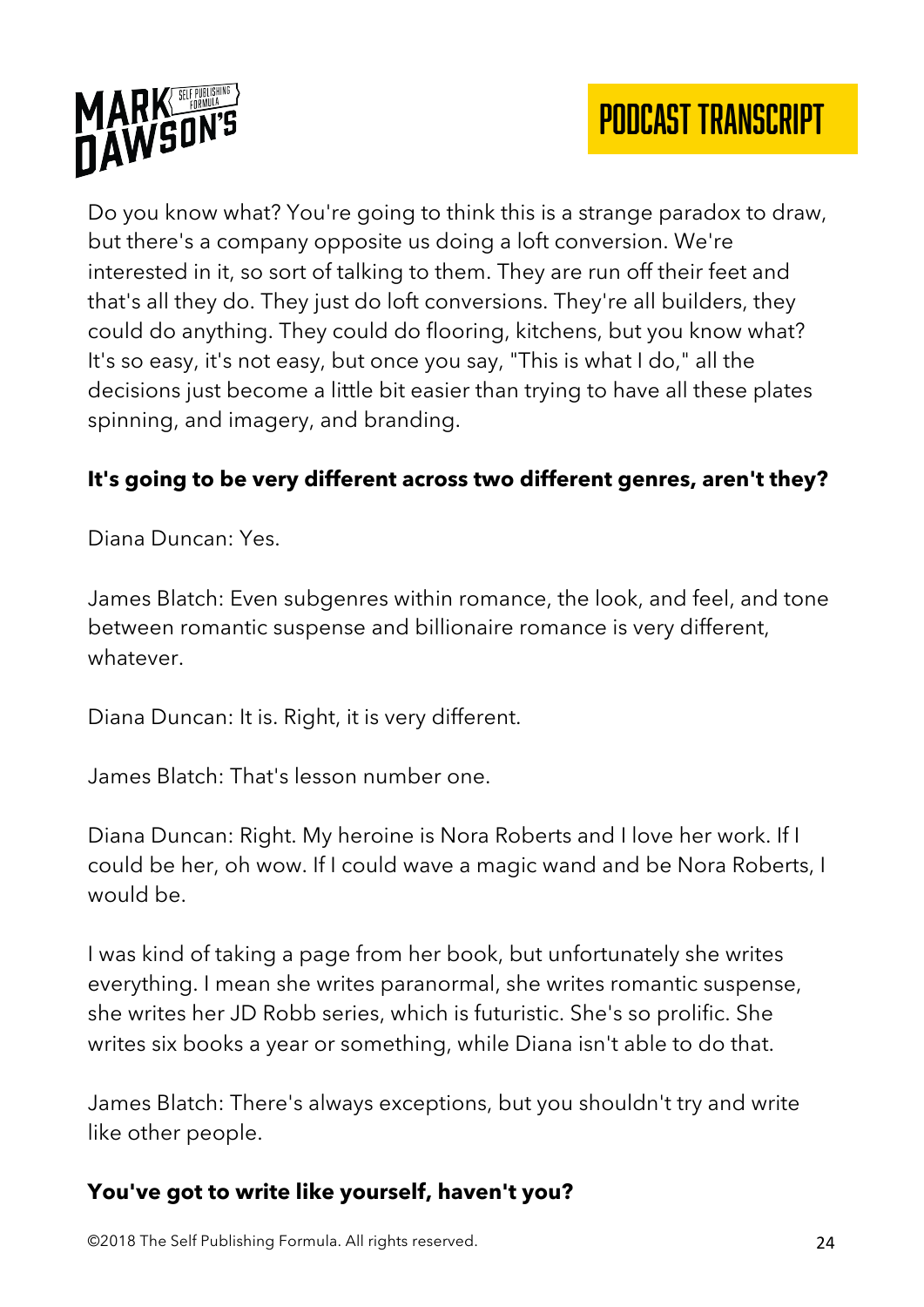

Diana Duncan: Right, right. Yes.

# **James Blatch: How successful was it under Harlequin? Were you seeing sales and getting into lists and making any money from it?**

Diana Duncan: I was very successful at Harlequin, yes. My first book especially, Bulletproof Bride, they still have that. They won't give me the rights back to it, because it still sells.

I was nominated for two RITA Awards, which I don't know if you know what that is, but that's the Romance Writers of America, it's kind of like their Oscars or their Emmy's. Two of the SWAT series were nominated for RITA Awards. I was doing pretty well with them.

The one thing that I didn't care for under Harlequin was that, as much as I love Harlequins, and as much as I love reading them when I was growing up, and as much as I love writing for them, they do tend to put you in a little box and you can't write outside their box.

They have certain parameters that they want you to follow. It's very strict. I'm loving the fact that in indie publishing, I can be as sassy and as wild as I want to be, and nobody's reining me in saying, "Oh, no, no, no. You can't do that."

#### **James Blatch: Also nobody's telling you, "You can't write that book."**

Diana Duncan: Exactly, exactly. "You can't write a bank robber hero." I don't know how many times I heard in my rejection letters, "You can't write a bank robber hero." Yes, you can.

James Blatch: Of course you can. Ever heard of Bonnie and Clyde, and Thelma and Louise, well Thelma is not quite the right comparison.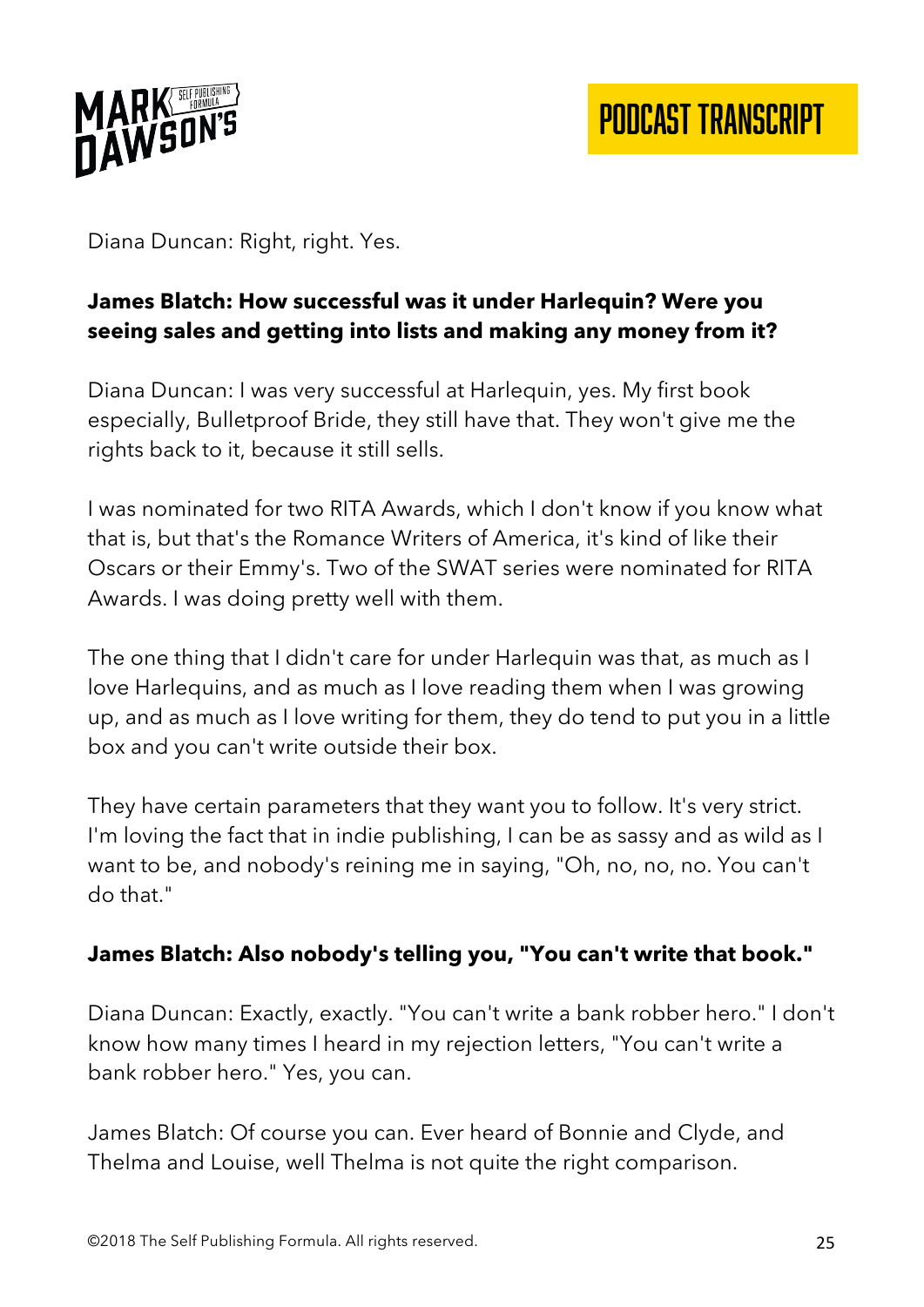

The most interesting baddies/heroes, are the complex ones, the ones where there is that tension.

We're watching a detective series called The Tunnel, in the UK at the moment, it's season two, and they've got this fantastic baddie. She's beautiful and very tender, and very loving, but we know she's got this really dark element to her and it's coming out.

That makes her so much more of an interesting person, character, right?

Diana Duncan: Yes.

# **James Blatch: Why does a bank robber have to be a bank robber in a two dimensional world, and a hero's got to be a hero? Hey, forget that.**

Diana Duncan: I cheated a little bit, in that he was an undercover cop, and he had a really good reason to rob the bank, even though he probably broke a whole lot of rules doing that.

James Blatch: It sounds ethically dubious at least.

Diana Duncan: Yes, it was, just a tad.

James Blatch: Okay, that's good. You're making a bit of money, commercially.

I know with the traditional contracts, actually it's quite difficult.

## **You get your advance and so on, but longevity in income is a little bit more difficult to achieve like that.**

Diana Duncan: Yes, it trickles in. You get paid every six months with a royalty check, and it just kind of trickles in a little at a time, after you get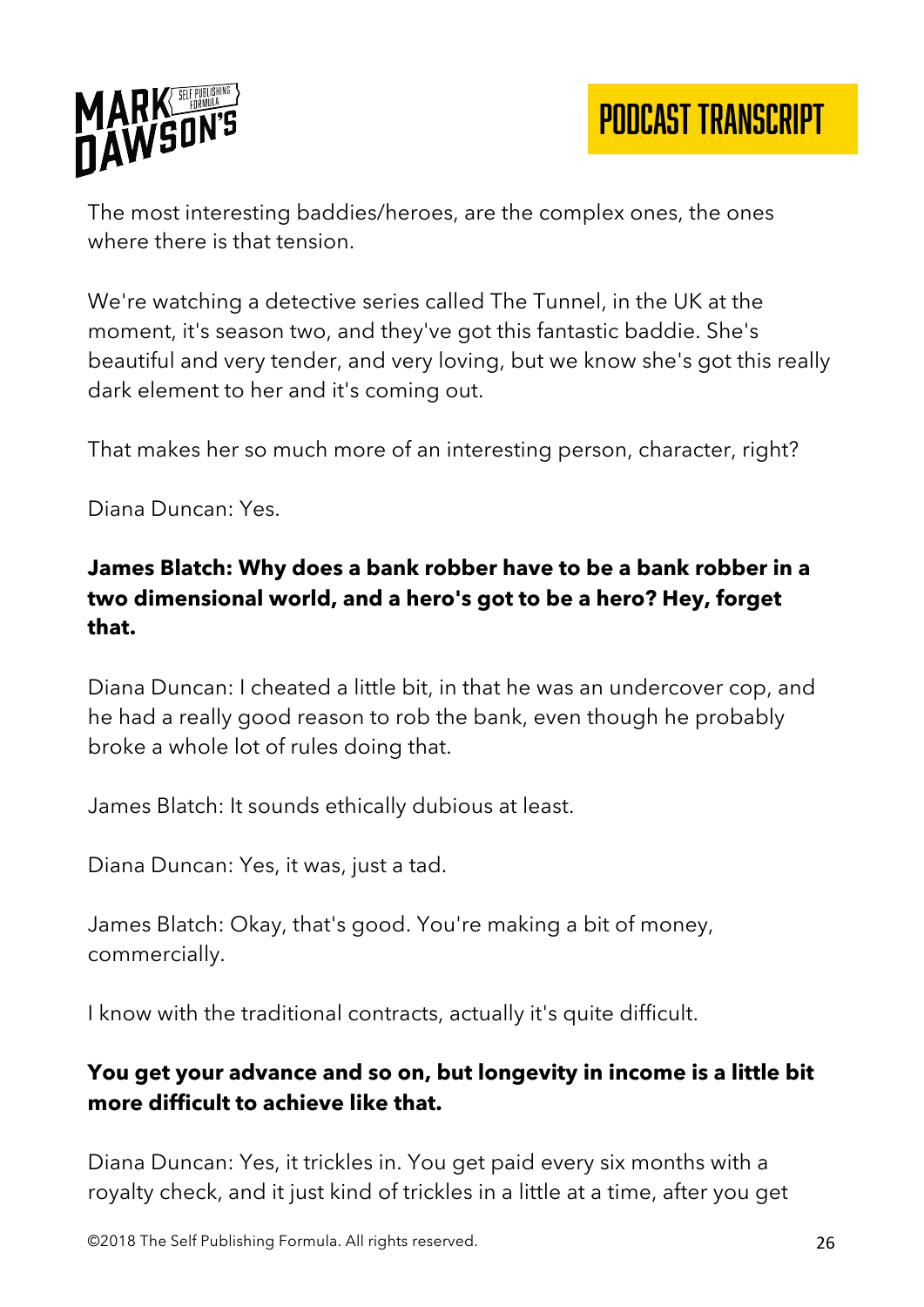

your first advance. You have to earn that back, before you get any more money, and that takes a while.

I would say I wasn't making a whole lot of money, but I was making enough to help out with our income and that sort of thing, and that was my goal, to just make enough to kind of supplement.

Toward the end of my career, Harlequin changed so many of their lines and they changed a lot of their branding. They changed a lot of their marketing. The final books did not sell nearly as well as the early books did.

James Blatch: You moved into indie, and I think you said to me in an email before the interview that you, by your own admission, have struggled a bit with the marketing.

#### **It's not something that's come naturally to you.**

Diana Duncan: Yes, marketing is just not in my purview at all. I can write all day long, but marketing elludes me.

I have actually done your module, your first module of your classes. As I finished each lesson, I would put that lesson into effect. I did the website lesson, and then I rebuilt my website from scratch, which for a technologically impaired person, I was pretty proud of that.

James Blatch: Yeah, that's great.

Diana Duncan: Your tech library is very helpful with that. I switched to a completely different web host, so I could use ... I went to WIX actually. I'd followed some of the lessons in your tech library for some of the other sites, and being so technologically challenged I thought, "That's not going to happen." I went to a place where I could pretty much drag and drop into a template.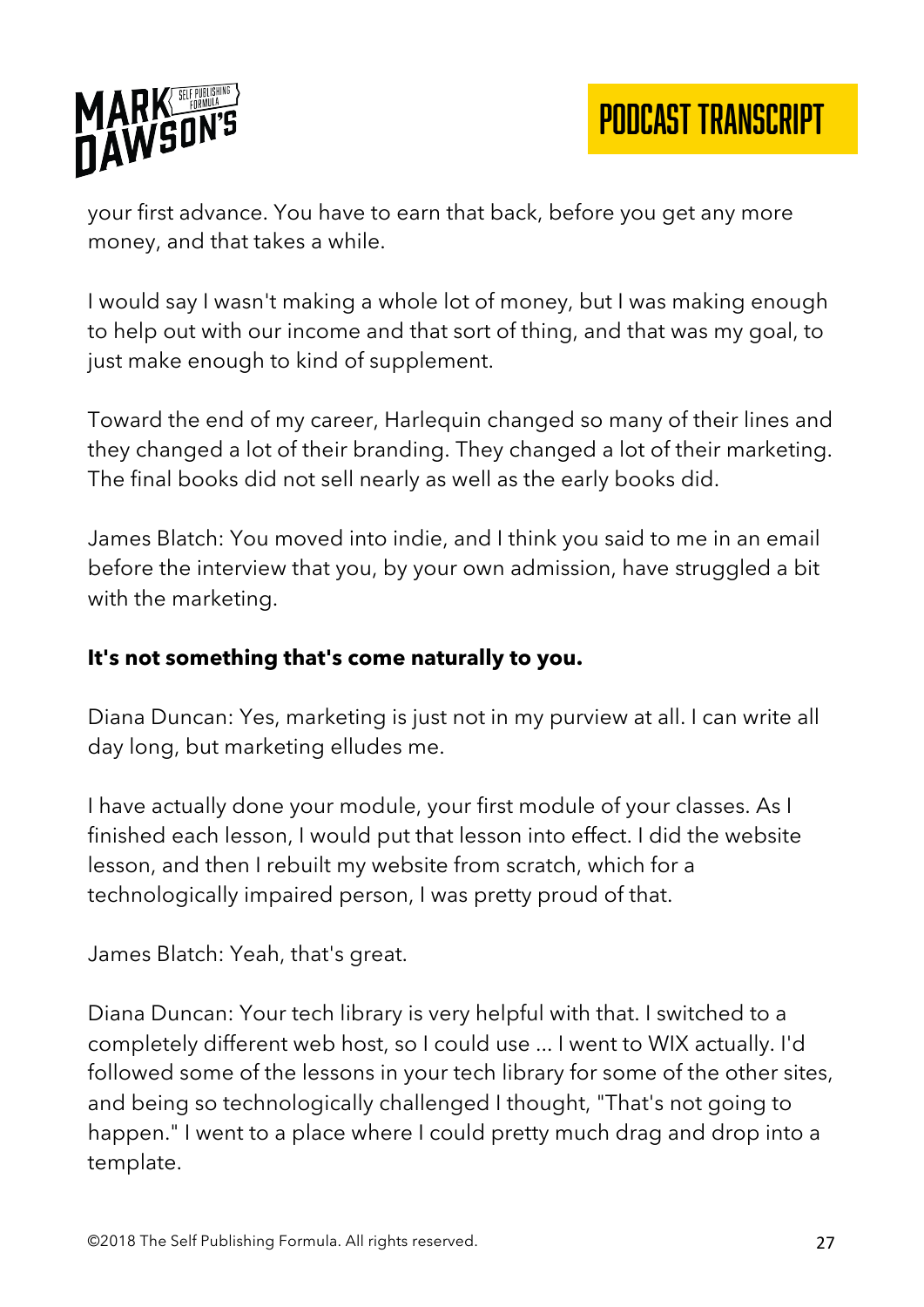

James Blatch: I don't know whether you're going to like to hear this or not, but we have just received the new three part WIX module, which is going into 101.

Diana Duncan: Okay, great.

James Blatch: Which you probably could have done with six months ago, but it's terrific. It's both drag and drop, and also Stuart Grant's done the module.

I've been looking through it, doing the editing, it's drag and drop, but there's also a kind of WIX ADI I think it's called, a kind of artificial intelligence that helps to build the website for you in WIX. It all looks very clever anyway, but he's done a step by step, which goes into our 101 course.

Diana Duncan: That'll help me going forward, as I add to the website.

James Blatch: There you go.

Diana Duncan: It'll be great. When I finished that, then I did the module on newsletters. I went to Mailer Light, because it was kind of a less expensive version of MailChimp, and I made a newsletter, and I made it automatic to send out to people who subscribed on my website, which I was very proud of being able to do that. I embedded a subscription form on my website. I did that.

Then I just finished the module on cover art, and I decided to go back and have different cover artist remake some of my older covers, based on what I learned from your cover art module.

I don't do my own cover art, because again, like marketing, that's just not my forte. I think it's better to go to the experts for things that I don't know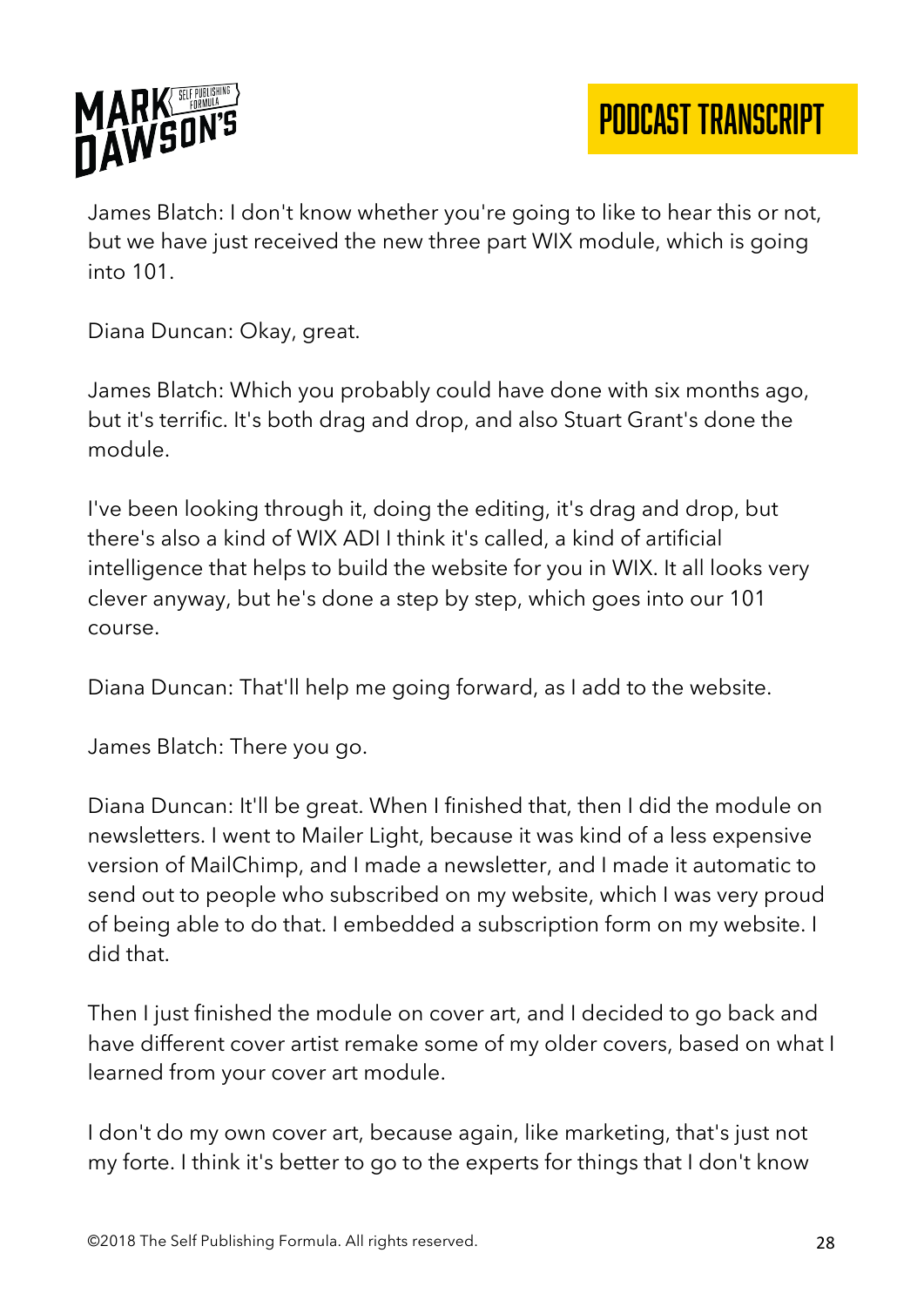

PODCAST TRANSCRIPT

about. I've been struggling and that's where your advice is going to come in to help me out I think, so much, with this new career path that I'm taking.

James Blatch: You've definitely got to want to be somebody who wants to design their own covers.

It is possible, and we've actually got a new course, which is teaching people how to do that themselves. In fact, Stuart, who does the course you would have watched, is doing that.

It's definitely not for everyone. In fact, a really interesting aspect of Stuart's course, which is, as I say, about designing your own covers, there's a section on how to work with a cover designer, so you understand that conversation in the brief and how to work with revisions and so on. He's still pushing people that way, if that's what they want to do.

Diana Duncan: Even though I don't design my own cover art, the cover art module was very helpful to me in getting a vision of what to tell the cover artist though.

Especially helpful was the advice of, "Don't try to duplicate a scene exactly from your book." You're telling a story with the cover and it just needs to be your story. It doesn't have to be necessarily specific to what the content of the book is. That was very helpful to me in seeing the broader terms of what should go on a cover.

## **James Blatch: How's it going with the indie world? You're selling some books Diana?**

Diana Duncan: No, I am not selling anything. I have a permanent freebie up, and people seem to get the freebie. I think now there's so many freebies though, that people are glomming all the freebies, and I'm not sure they're even reading what they're getting.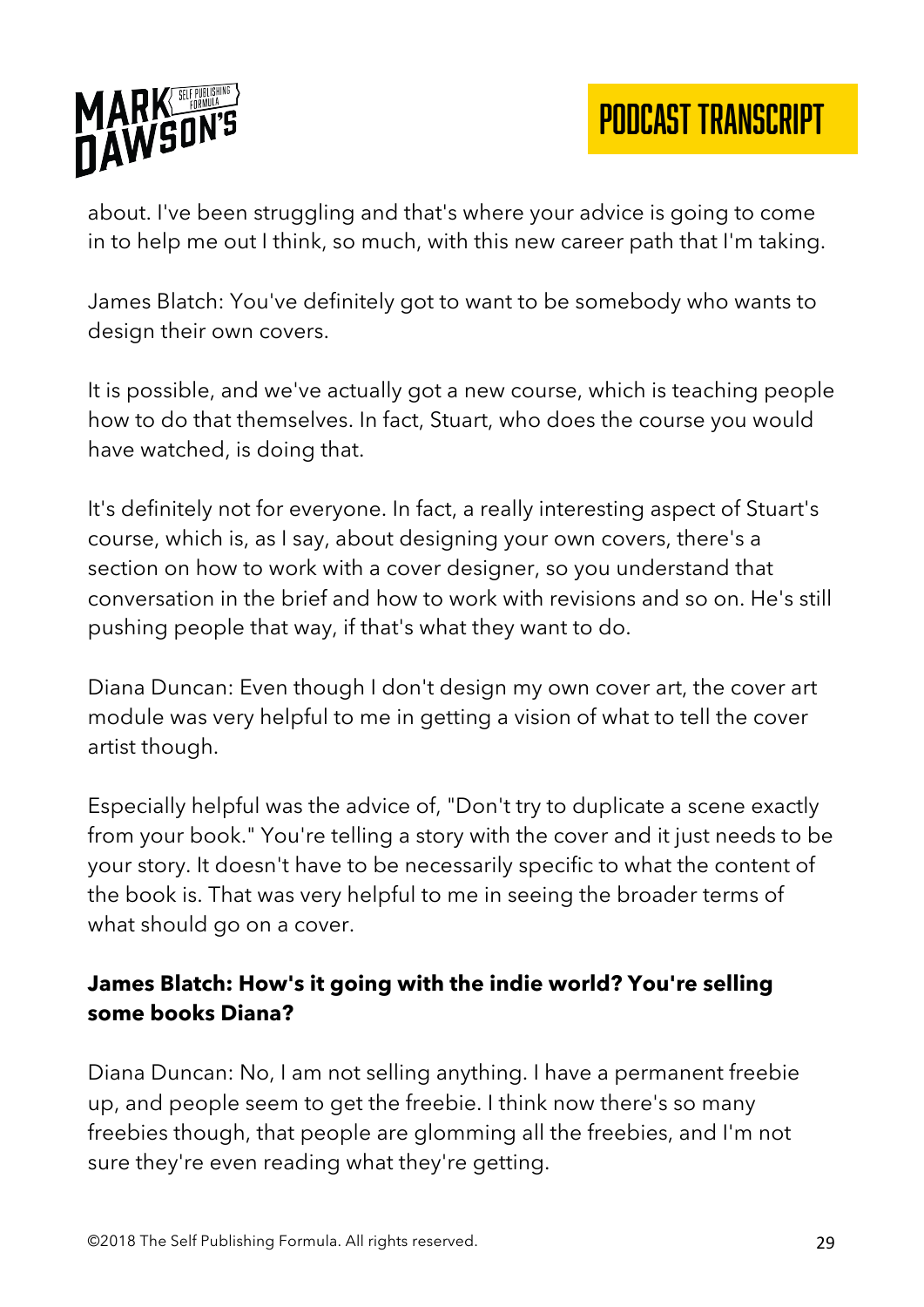

My sales are pretty pathetic actually. I sell, in a good month, maybe \$30 worth of sales in a month. A lot of my books have been up for a long time. I haven't had anything new going up, and that makes a difference.

I just don't know how to market and I don't know how to get people to find my books. Once they find my books, they like them I think. Getting people to find them is a very difficult thing in the indie market.

James Blatch: Getting that visibility.

Diana Duncan: It's saturated, it's very saturated.

James Blatch: You can do this. You can do this.

Diana Duncan: Yes.

James Blatch: You've got the books that people like, we know that from the history you've had in the trad world. It is a case, you've got to carry on plowing through that 101 course and get to the more marketing bits, the Facebook ads and so on.

Diana Duncan: Yes, that's where I'm going now.

James Blatch: My hunch is that we'll catch up with you in 12 months or so, and I think you will have found a way of making this work.

#### **It is competitive though, isn't it out there now?**

Diana Duncan: Yes. It is, it is. The thing is though, with my four SWAT books that I have, that I got the rights back to from Harlequin, and before I got sick and during my illness, I kind of pecked away at ... I have three time travel books.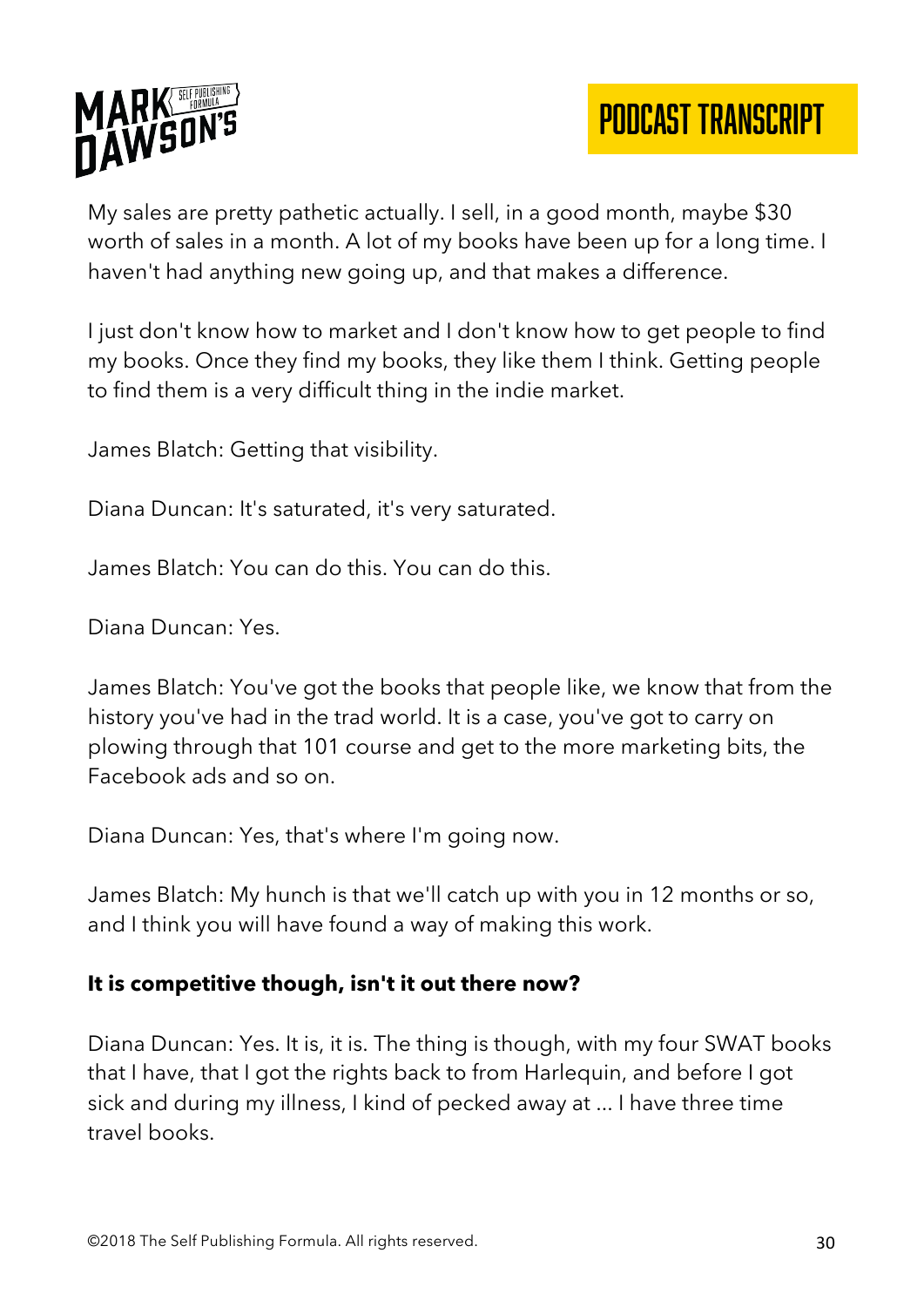

I have two and two-thirds of a time travel series, Highlander time travel, which I go back to my Scottish roots every time for that. When the Outlander series became a series on TV, I had read it in book form, and fallen in love with Jamie Fraser.

I love time travels. I love paranormal romance. I thought, "Well gosh, I should write a time travel series, because that's going to become really popular with this new Outlander TV show."

Again, spreading myself a little thin there, I had gone back to paranormal. I potentially have the ability to get seven books published this year. I think that's really, once I get the marketing part of your class down, that's really going to take off, I hope.

James Blatch: Definitely getting product on the shelf is an important part of it as well.

Diana Duncan: Yes.

# **James Blatch: How do you write then Diana? When do you write?**

Diana Duncan: How do I write? I write by the seat of my pants, which unfortunately tends to come back and bite me a little bit. Hence the two and two-thirds Highlander books, because I'm waiting to figure out how the series ends in the third book. I sit down in the morning, and mornings are not my best time, I'm not a morning person. I usually think to myself, "I'm going to start writing now," but what really happens is I end up doing email, and Facebook, and that sort of thing for a couple of hours.

Then about 11:00 I think, "Oh gosh, I haven't done any writing yet." Then I'll go open my file and between 11:00 and say 4:00 in the afternoon is usually my best writing time. I just kind of make it up as I go along.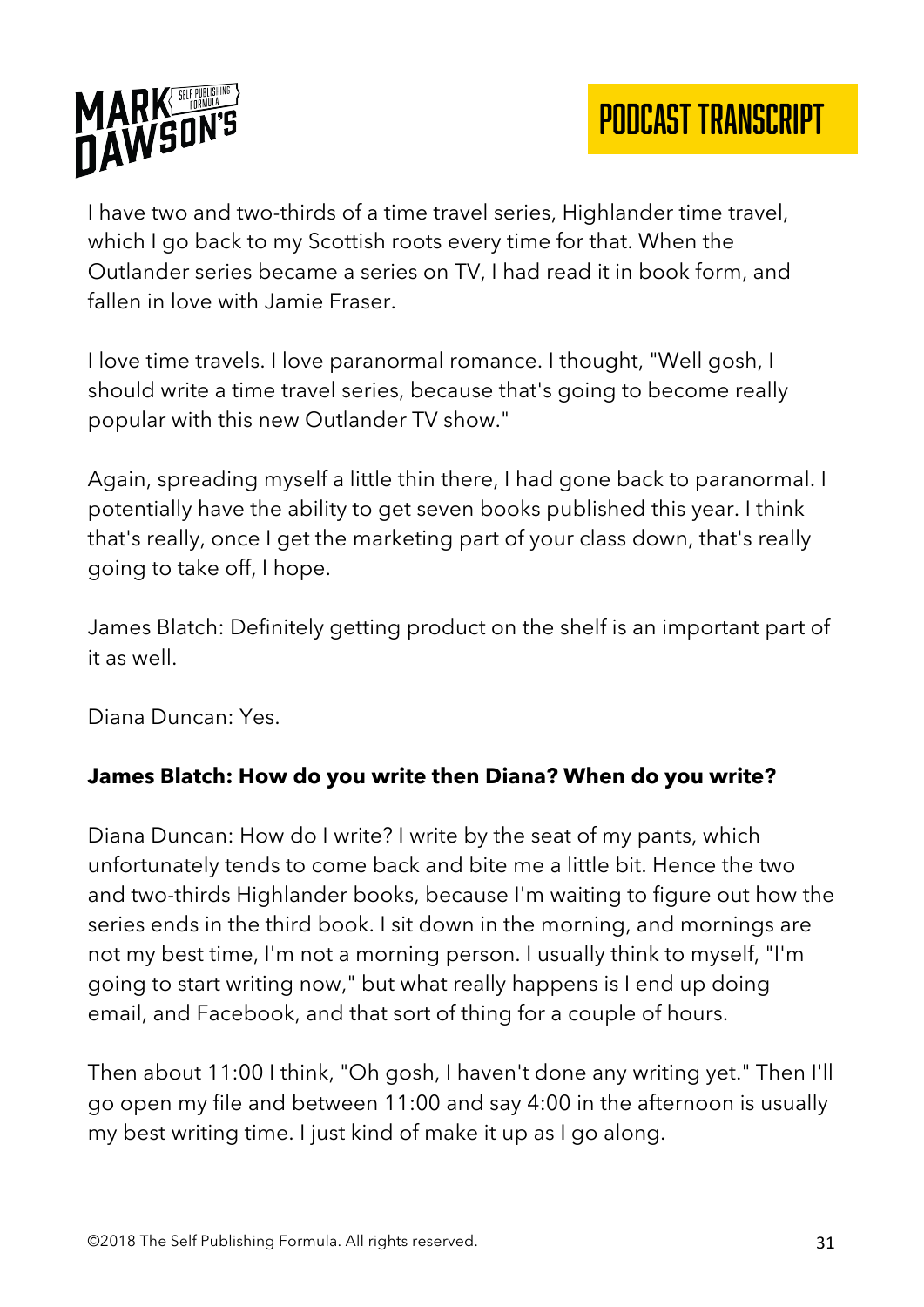

When I wrote for Harlequin, I did have to write synopsis for them, to sell. I sold on proposal after my first book, which they had the full manuscript. You have to write three chapters in a synopsis, of what's going to happen in the book.

# **James Blatch: You have to write the first three chapters, or just sort of random beginning, middle, and end?**

Diana Duncan: No. You have to write the first three chapters. You have to write the first three chapters of the book, and then tell them what's going to happen in the rest of the book.

James Blatch: Okay.

Diana Duncan: Oftentimes, I just again, would make up things off the top of my head, and what I told them was going to happen, didn't. Things that I never told them would happen, did.

They were okay with that. They were all right with that. I'm trying to do a little bit better, and plot a little bit better, so I don't write myself into a corner, or so that I at least have an outline of what I'm going to do for the day, rather than sitting down and thinking, "Okay, what happens next?"

A lot of my writing process takes place away from the computer. When I'm in the shower, at night before I go to sleep, in the morning when I first wake up, that's when my brain is thinking of, "What happens next in the story?"

# **James Blatch: Do you have a notepad, not in the shower, but a notepad and pen by the side of the bed and stuff, or do you just mull things over?**

Diana Duncan: I actually do. I have notepads and pens everywhere. I actually do have one outside the shower.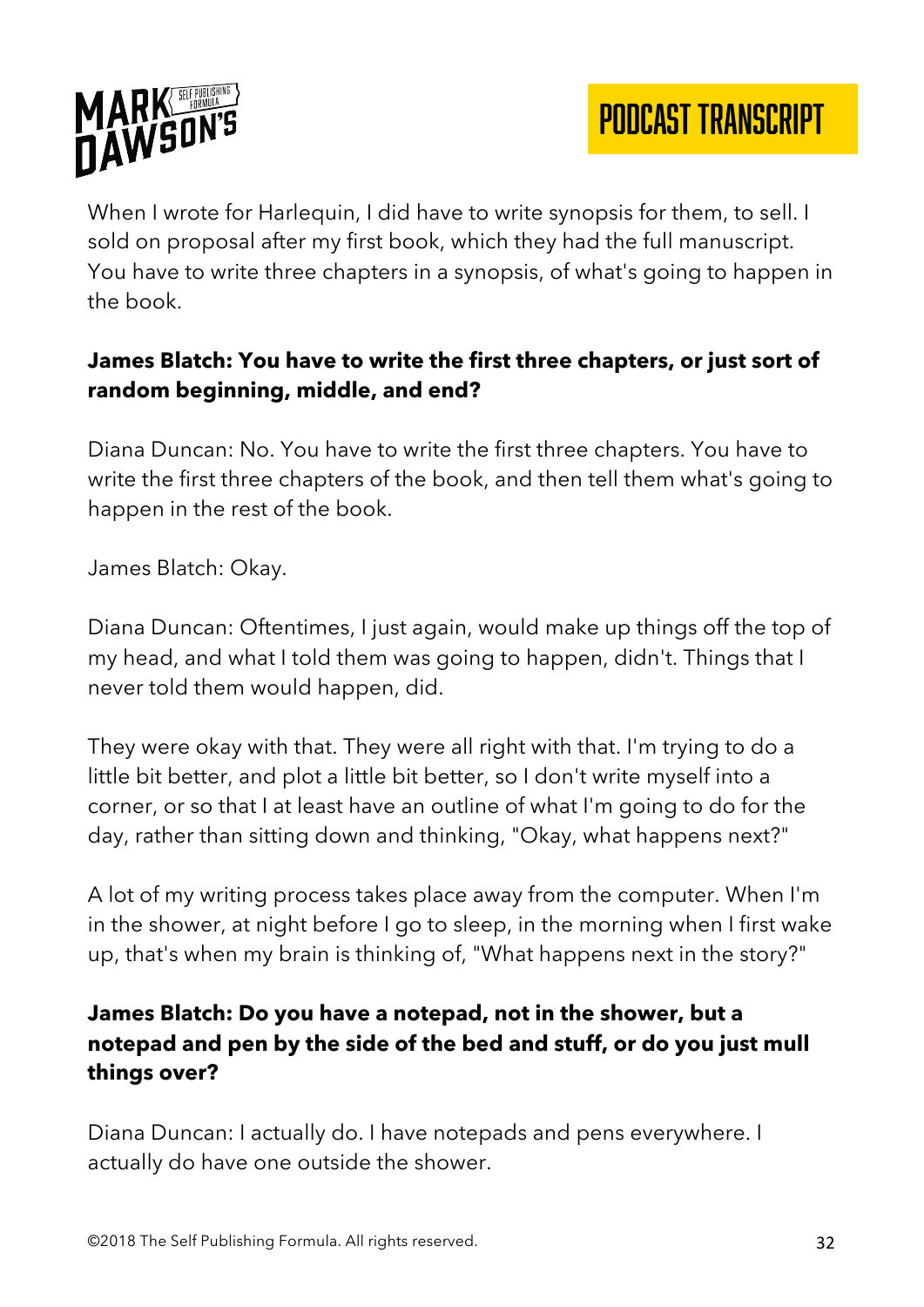

James Blatch: You can always write in the mist.

Diana Duncan: Yeah. Write it on the wall in soap. My husband bought me a pen that lights up, because I would up wake up in the middle of the night and turn the night light on. I would lean over the edge of the bed and scribble notes.

James Blatch: Waking him up.

Diana Duncan: Waking him up. He bought me a pen that lights up. I have a little notebook and a pen right on my nightstand.

When I wake up and I have thoughts, I can just jot them down without disturbing him now.

James Blatch: They're great those pens. Mark Dawson, John Dyer, and I used to be film examiners in a previous life, and we were the only people who had those pens in Britain.

You'd sit in cinemas with your notepad and light it up, so you could look down and write your notes. We're the only people writing notes watching films, that's what we used to do. I know those.

You're a pantser.

Diana Duncan: Pantser, yes.

James Blatch: Pantser, seat of the pants stuff. In terms of your kind of word count and stuff, it all sounds very familiar, the slight procrastination before you get down to writing.

Diana Duncan: Yes.

#### **James Blatch: Are you disciplined about your word counts and so on?**

©2018 The Self Publishing Formula. All rights reserved. 33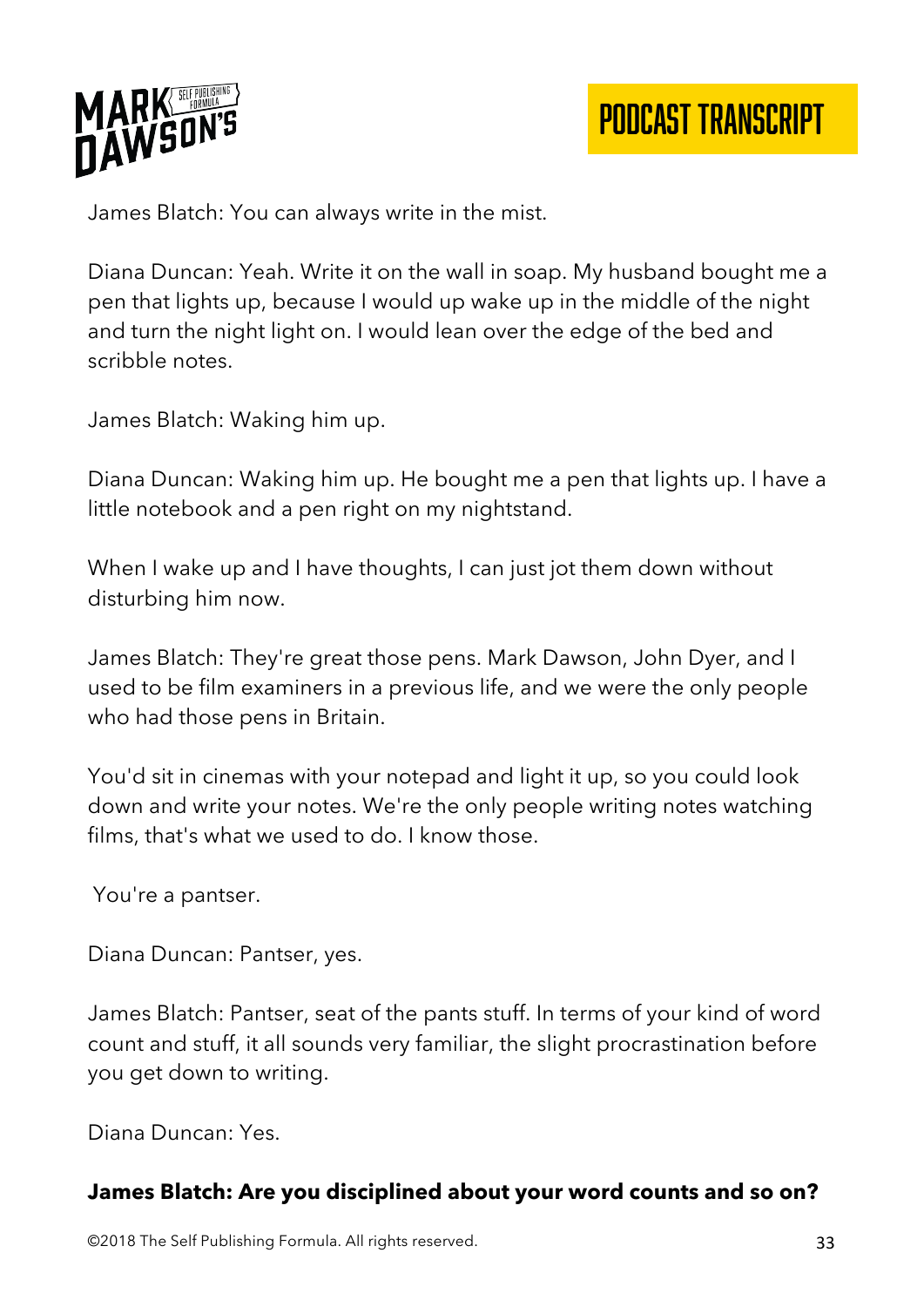

Diana Duncan: I try to be. I don't write fast, that's another thing that goes against me in the writing world, is I tend to be kind of perfectionistic about my writing, and I'm trying to get better about that as well. If I get 1,000 words a day, that's a pretty good day for me. That's what I shoot for.

#### **James Blatch: Are you trying to write it in perfect form the first time?**

Diana Duncan: Yes.

## **James Blatch: You don't allow yourself to write scrappy and leave errors and then come back?**

Diana Duncan: No, no. Although I've gotten better about that. My critique partners and I, we've developed this system where if we don't know what to say, we'll say, "Then he went to the," and we just write in, "Blah, blah, blah." "Then he went to the blah, blah, blah. Then he did a blah, blah, blah. He met a person whose name was character name."

We're trying to be a little bit better about that, and not be so perfectionistic. The way that I write is I go back to what I wrote the day before, before I start into the new stuff. I kind of enhance that or hone that, kind of edit it a bit, so that I'm in the mindset to jump into the new stuff.

When I get done, I pretty much have a finished draft. I don't have to do a whole lot of revising when I finish. It's slower, but then I don't have that time ... I do go back and revise several times, but it's not usually major revision.

James Blatch: You pick up some time there, when other people may redraft. Other people, like me, may redraft three times, trying to get there.

Diana Duncan: Right.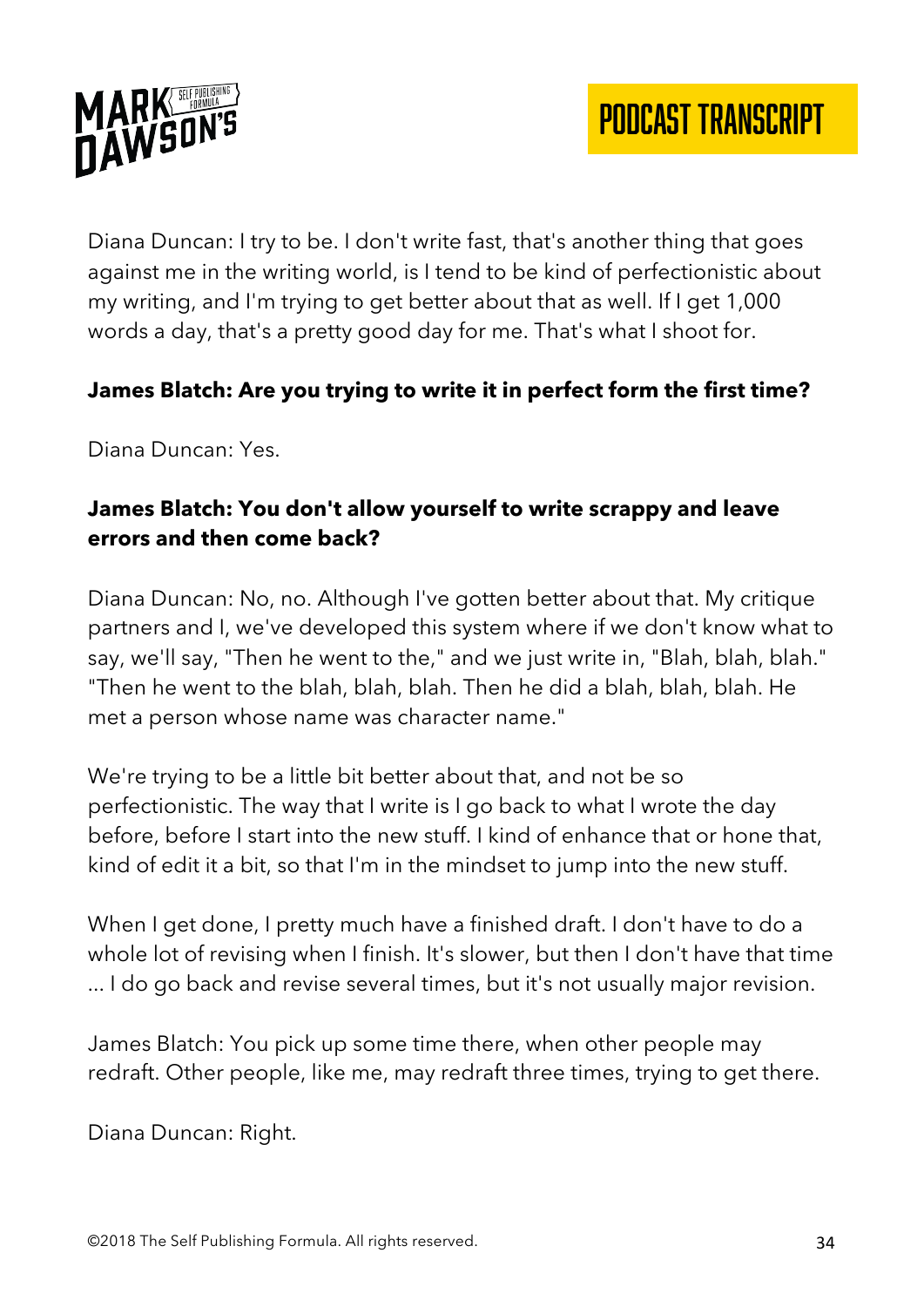

James Blatch: Diana, it's been brilliant speaking to you. We're so pleased, you had a serious illness of five years, and here you are smiling, laughing, and talking to us here, which is the number one thing we should say.

## **Congratulations for getting yourself to where you are now.**

Diana Duncan: Thank you. I think this is going to be so fun, doing your course and following all the steps. I think it's just going to be fun and exciting, and I can't wait to, like you said, come back a year from now and tell you that, "Wow, my sales are through the roof, and everything is just really spectacular."

James Blatch: Honestly, I feel optimistic about it.

We criticize the gate keeping, and I think this interview has illustrated why that gate keeping wasn't a great thing, a positive thing overall, because you're getting to write now, and people will appreciate that.

You know what? To get through that system, even though it took 13 months for them to get around to calling you, to get through that system, to get published, and for them to be interested in that, that shows a very high level of writing that you've got, just to start off with.

You're going to be successful, you just need to crack this next bit, and we'll join you perhaps in a year's time Diana and find out where you are.

Diana Duncan: Sounds wonderful. Thank you James.

James Blatch: Really lovely interviews. I love speaking to them.

I loved Ronnie. I think he's going to be a big star online, Ronnie. He's got the charisma. He's got the whole Star Wars geek thing going on, which of course I'm hugely admiring of. He's got a lot of personality.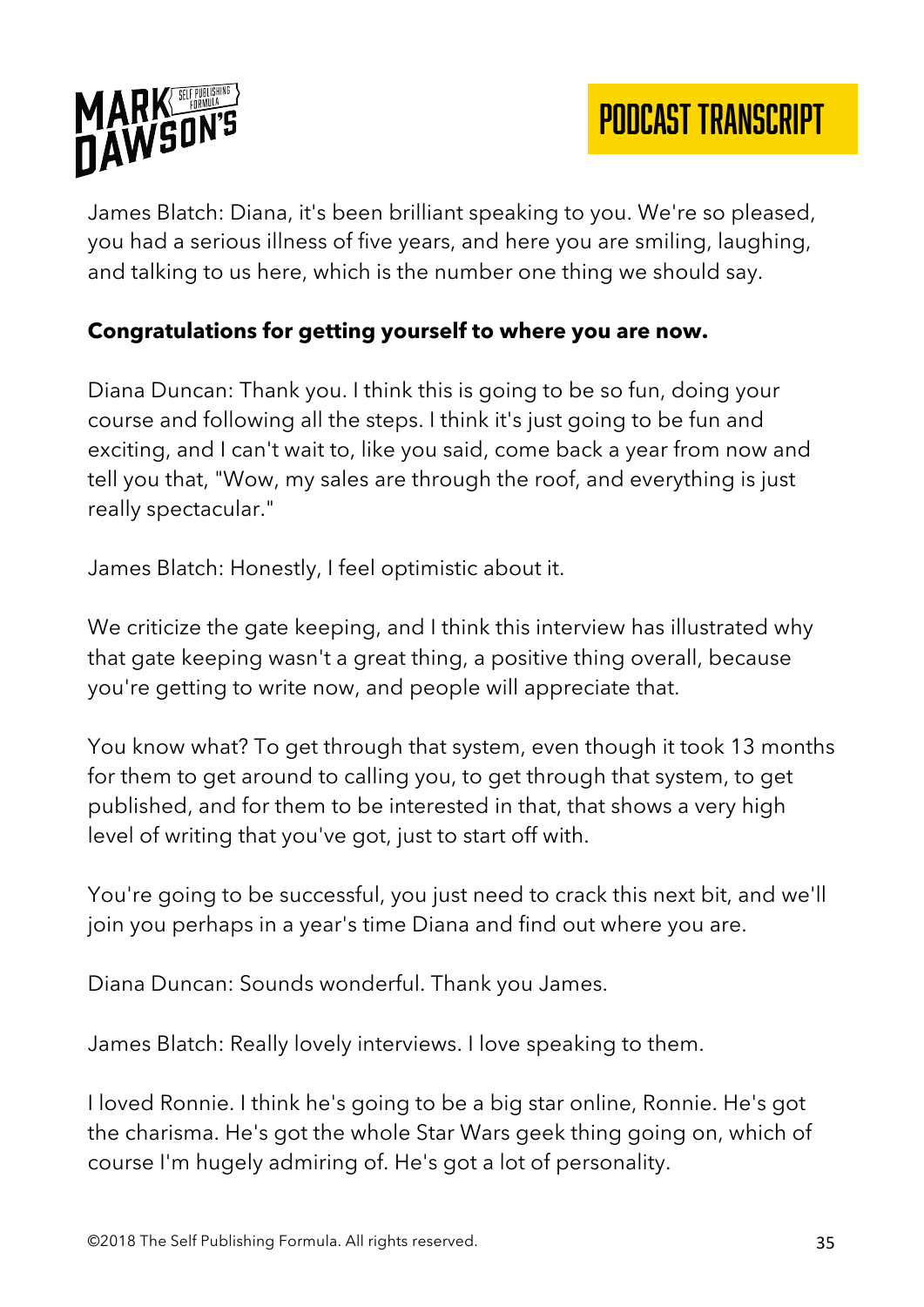

This was an idea we had knocking about for a little while, and it's taken us ... Probably we should say to Mrs. Dawson, actually, is the one who's really pulled a finger out and organized it and made sure this has happened. All credit to Lucy there, for getting it going, and a good thing for us to do.

Mark Dawson: Yeah, it's a good deal for these guys. They get both of the courses.

I can't remember exactly how much it was now, but it was a decent amount of money to spend on Reedsy, on pro-services it covers, and two and a half thousand was it each, something along those lines?

James Blatch: Two and a half, three thousand, something like that, yeah.

Mark Dawson: So quite a good chunk of change to get their books ship shape and ready for action. It's nice to be able to do that.

We've been thinking about it for a little while. It was Lucy's idea.

We're taking applications now. It's an annual thing, so we'll do it again towards the end of this year. If people are interested, there's a place to sign up on the website at selfpublishingformula.com.

There are some requirements that you need to meet, but provided that you meet them, you can apply and we'll take a look at your books and what you've got to offer. We'll select some more scholars towards the end of the year.

James Blatch: It's going to be really exciting to follow up on Laura, Ronnie, and Diana, in time to see how they get on. I've got a good feeling about all of them actually. I think that certainly a couple of them, I think, could fly. We'll see where we get to with that.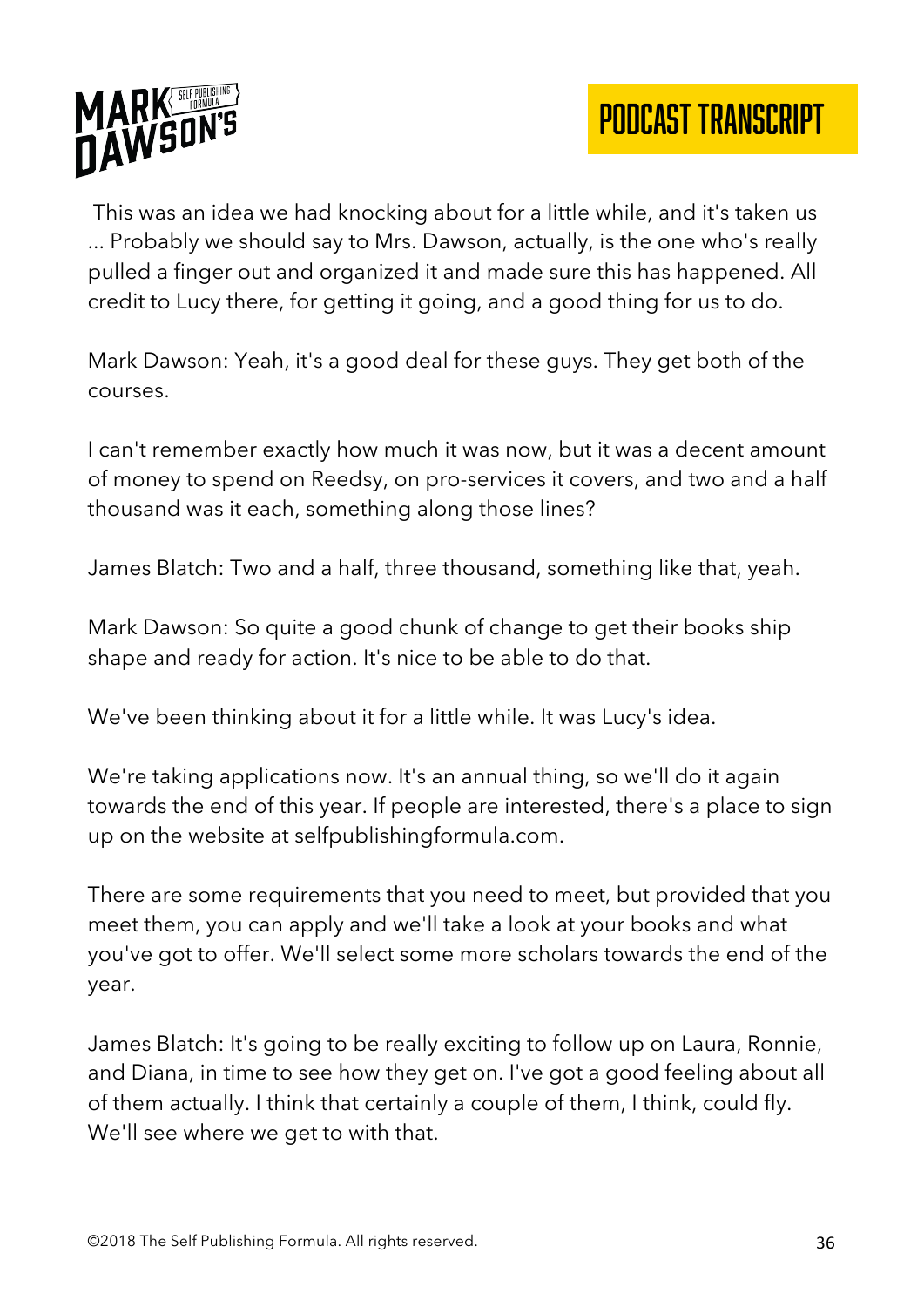

PODCAST TRANSCRIPT

It's been a very SPF orientated episode, but that's good because we are SPF.

Mark Dawson: Very good. Well done James, well sorted.

James Blatch: We are Sparta. We should get t-shirts done. I still haven't got my pin. I'm a bit disappointed about it. Have you got your pin yet?

Mark Dawson: I have, I've got one pin. I should probably wear it. I know that they're all over the country now. They're being shipped. I think I've seen a couple on social media.

James Blatch: I think Catherine at RVA is actually coming around for dinner in a couple of weeks, and I think she's going to bring the pins then, so I'm excited about it. If she comes empty handed, she's going home.

Mark Dawson: Empty stomached.

James Blatch: She's going home empty stomached. I'll take the wine, obviously, that she brings, but if there's no pin, that's it, she's off.

They look very Star Trek esque I think. A little communicator type pin, which is how we're going to communicate in the future.

Mark Dawson: Absolutely.

James Blatch: Good, okay Mark, thank you very much indeed.

Thank you so much indeed for listening to this episode today. I hope you enjoyed it and thank you to our Patreon, and our Foundation application, just to reiterate what Mark said, if you would like to apply to be a scholar in the Self-Publishing Formula Foundation, as Mark says, there is some criteria to meet. All of that is clear on the website. Go to